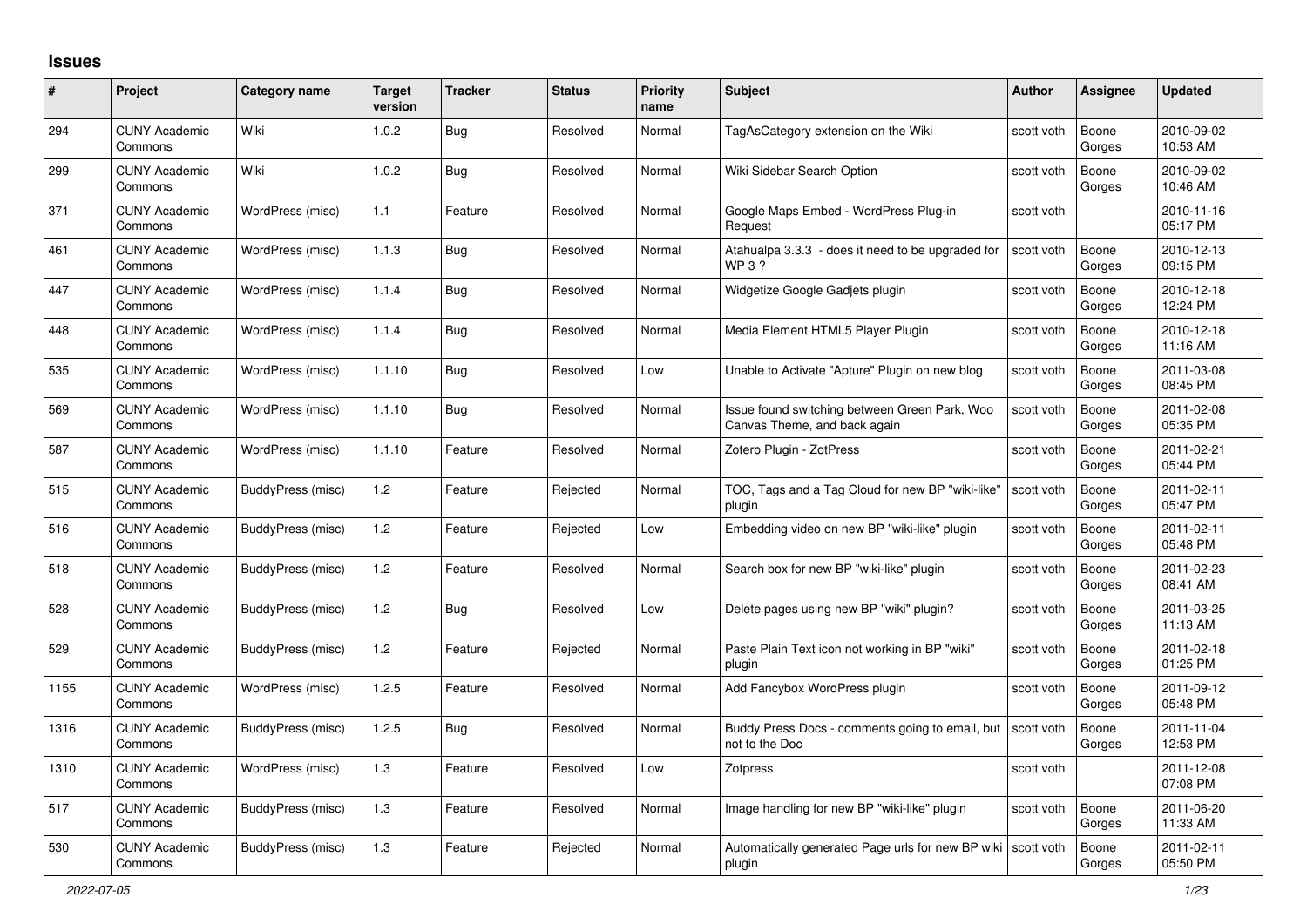| #    | Project                         | <b>Category name</b> | Target<br>version | <b>Tracker</b> | <b>Status</b> | <b>Priority</b><br>name | <b>Subject</b>                                                                    | <b>Author</b> | <b>Assignee</b> | <b>Updated</b>         |
|------|---------------------------------|----------------------|-------------------|----------------|---------------|-------------------------|-----------------------------------------------------------------------------------|---------------|-----------------|------------------------|
| 689  | <b>CUNY Academic</b><br>Commons | BuddyPress (misc)    | 1.3               | Bug            | Resolved      | Normal                  | BP-specific custom post types should not be<br>visible to non-admins on Dashboard | scott voth    | Boone<br>Gorges | 2011-05-17<br>11:13 AM |
| 754  | <b>CUNY Academic</b><br>Commons | BuddyPress (misc)    | 1.3               | <b>Bug</b>     | Resolved      | Normal                  | LaTex parsing on email notifications                                              | scott voth    | Boone<br>Gorges | 2011-09-14<br>01:28 AM |
| 1355 | <b>CUNY Academic</b><br>Commons | WordPress (misc)     | $1.3$             | Feature        | Resolved      | Normal                  | Plugin request: Tagline Rotator                                                   | scott voth    | Boone<br>Gorges | 2011-12-08<br>07:04 PM |
| 1379 | <b>CUNY Academic</b><br>Commons | Wiki                 | 1.3               | Bug            | Resolved      | Normal                  | Help Link in the Admin Bar points to old Help<br>Page                             | scott voth    | Boone<br>Gorges | 2011-12-09<br>09:08 AM |
| 1461 | CUNY Academic<br>Commons        | BuddyPress (misc)    | 1.3.1             | <b>Bug</b>     | Resolved      | Normal                  | Strange Behaviour in the Activity Stream                                          | scott voth    | Boone<br>Gorges | 2011-12-19<br>08:33 AM |
| 1465 | <b>CUNY Academic</b><br>Commons | Wiki                 | 1.3.4             | <b>Bug</b>     | Resolved      | Normal                  | TagAsCategory Extension & Wiki Inc Plugin                                         | scott voth    | Boone<br>Gorges | 2012-01-10<br>08:46 PM |
| 1502 | <b>CUNY Academic</b><br>Commons | WordPress (misc)     | 1.3.4             | Support        | Resolved      | Normal                  | The Commons Classified - ClassiPress Theme                                        | scott voth    | Boone<br>Gorges | 2012-01-13<br>09:09 AM |
| 1427 | <b>CUNY Academic</b><br>Commons | WordPress (misc)     | 1.3.5             | Feature        | Resolved      | Normal                  | Plugin Request: jQuery Vertical Accordion Menu                                    | scott voth    | Boone<br>Gorges | 2012-01-16<br>08:17 PM |
| 1645 | <b>CUNY Academic</b><br>Commons | WordPress (misc)     | 1.3.8             | <b>Bug</b>     | Resolved      | Normal                  | WordTube Plugin can't find "JW Player" - fails to<br>play .swf files              | scott voth    | Boone<br>Gorges | 2012-02-23<br>07:27 PM |
| 1716 | <b>CUNY Academic</b><br>Commons | WordPress (misc)     | 1.3.9             | Feature        | Resolved      | Normal                  | Plugin Request: Blogger Importer                                                  | scott voth    | Boone<br>Gorges | 2012-03-12<br>11:56 AM |
| 1717 | CUNY Academic<br>Commons        | WordPress (misc)     | 1.3.9             | Bug            | Resolved      | Normal                  | SimplePie For WP not working - need a writable<br>Cache Folder                    | scott voth    | Boone<br>Gorges | 2012-03-12<br>12:17 PM |
| 1719 | <b>CUNY Academic</b><br>Commons | WordPress (misc)     | 1.3.9             | Feature        | Resolved      | Normal                  | Plugin Request: RSS Importer                                                      | scott voth    | Boone<br>Gorges | 2012-03-12<br>11:59 AM |
| 1720 | <b>CUNY Academic</b><br>Commons | WordPress (misc)     | 1.3.9             | Feature        | Resolved      | Normal                  | Plugin Request: Tumblr Importer                                                   | scott voth    | Boone<br>Gorges | 2012-03-12<br>11:57 AM |
| 1656 | <b>CUNY Academic</b><br>Commons | WordPress (misc)     | 1.3.10            | <b>Bug</b>     | Rejected      | High                    | WordTube Player Still Doesn't Play SWF Files                                      | scott voth    | Boone<br>Gorges | 2012-03-29<br>07:59 PM |
| 1746 | <b>CUNY Academic</b><br>Commons | WordPress (misc)     | 1.3.10            | Feature        | Resolved      | Normal                  | Max Number of Items in a Tag Cloud                                                | scott voth    | Boone<br>Gorges | 2012-03-29<br>10:09 AM |
| 1797 | <b>CUNY Academic</b><br>Commons | WordPress (misc)     | 1.3.10.1          | Bug            | Resolved      | Urgent                  | JITP link doesn't seem to be working - "page not<br>redirecting properly"         | scott voth    | Boone<br>Gorges | 2012-03-30<br>08:38 AM |
| 1396 | <b>CUNY Academic</b><br>Commons | WordPress (misc)     | 1.3.13            | <b>Bug</b>     | Resolved      | Normal                  | InLine Google Docs Plugin Not Working                                             | scott voth    | Boone<br>Gorges | 2012-05-22<br>11:36 AM |
| 1848 | <b>CUNY Academic</b><br>Commons | WordPress (misc)     | 1.3.13            | <b>Bug</b>     | Resolved      | Normal                  | Having Issues with Saving Menu Changes on the<br><b>Commons Codex</b>             | scott voth    | Boone<br>Gorges | 2012-04-26<br>07:48 PM |
| 1947 | CUNY Academic<br>Commons        | WordPress (misc)     | 1.3.15            | Bug            | Rejected      | Normal                  | Inline Google Docs - SSL required                                                 | scott voth    | Boone<br>Gorges | 2012-06-25<br>09:12 AM |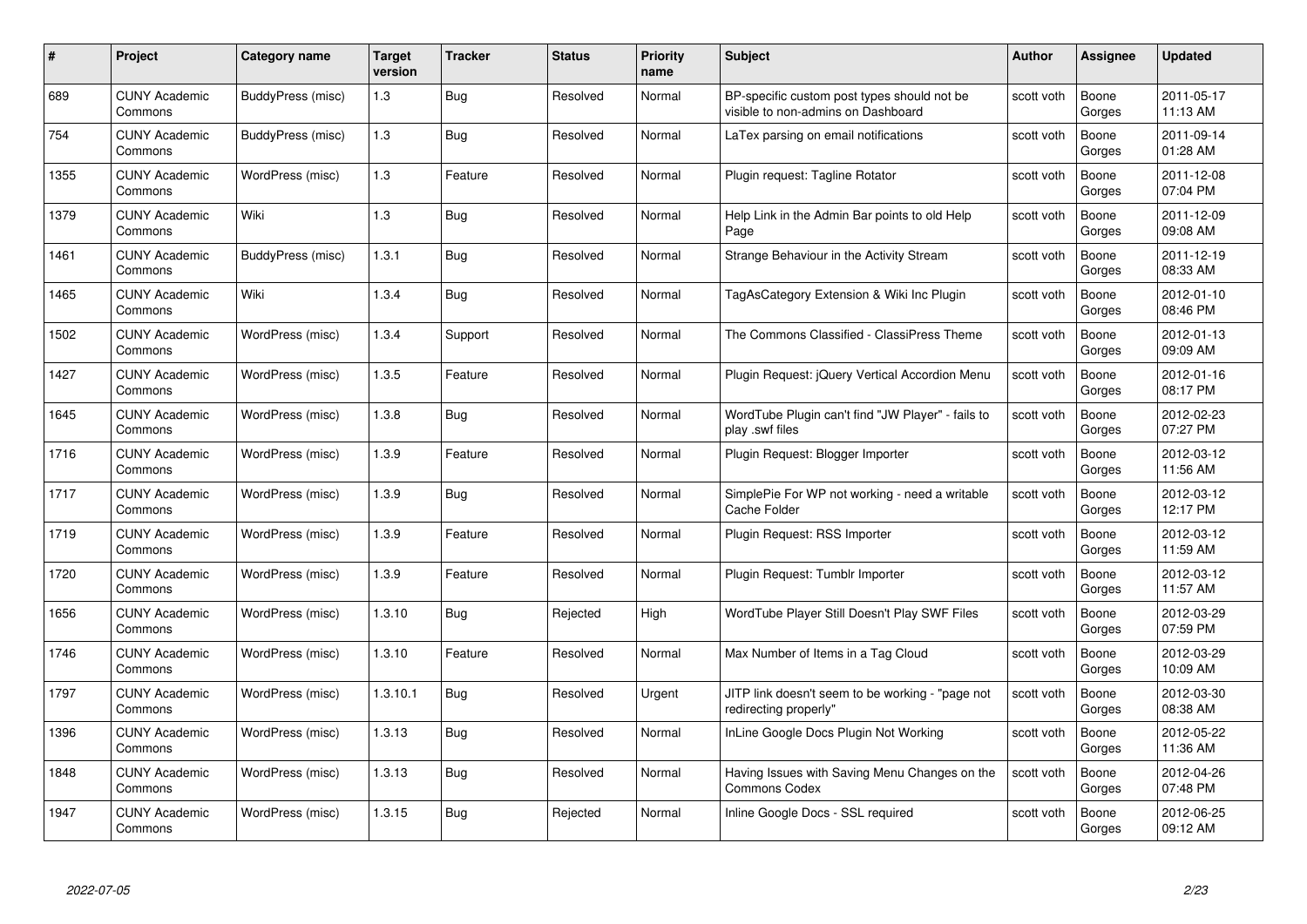| #    | Project                         | Category name            | Target<br>version | <b>Tracker</b> | <b>Status</b> | <b>Priority</b><br>name | <b>Subject</b>                                                                              | Author     | <b>Assignee</b>   | <b>Updated</b>         |
|------|---------------------------------|--------------------------|-------------------|----------------|---------------|-------------------------|---------------------------------------------------------------------------------------------|------------|-------------------|------------------------|
| 1948 | <b>CUNY Academic</b><br>Commons | WordPress (misc)         | 1.3.15            | Bug            | Rejected      | Normal                  | Verite Timeline plugin                                                                      | scott voth | Boone<br>Gorges   | 2012-06-25<br>09:10 AM |
| 2009 | <b>CUNY Academic</b><br>Commons | WordPress (misc)         | 1.3.17            | Feature        | Resolved      | Urgent                  | New Child Theme for Woo Theme 'Simplicity'                                                  | scott voth | Boone<br>Gorges   | 2012-08-01<br>12:25 AM |
| 1718 | <b>CUNY Academic</b><br>Commons | WordPress (misc)         | 1.4               | Feature        | Resolved      | Normal                  | Plugin Request - Live Journal Importer                                                      | scott voth | Boone<br>Gorges   | 2012-03-19<br>10:48 PM |
| 1257 | <b>CUNY Academic</b><br>Commons | BuddyPress (misc)        | 1.4               | Bug            | Resolved      | Low                     | Next Page Navigation missing at bottom of page<br>when looking at Group Members             | scott voth | Dominic<br>Giglio | 2012-03-12<br>02:55 PM |
| 2112 | <b>CUNY Academic</b><br>Commons | WordPress (misc)         | 1.4.5             | <b>Bug</b>     | Resolved      | Normal                  | Codex Slider getting a jquery error                                                         | scott voth | Dominic<br>Giglio | 2012-09-18<br>06:38 PM |
| 2436 | <b>CUNY Academic</b><br>Commons | WordPress (misc)         | 1.4.20            | <b>Bug</b>     | Resolved      | Normal                  | Commons News blog - Commons Buzz Slider                                                     | scott voth | Boone<br>Gorges   | 2013-02-28<br>11:27 AM |
| 2332 | <b>CUNY Academic</b><br>Commons | WordPress (misc)         | 1.4.20            | Bug            | Resolved      | Normal                  | Arras Theme Slider gets jquery error                                                        | scott voth | Dominic<br>Giglio | 2013-03-01<br>07:55 PM |
| 2525 | <b>CUNY Academic</b><br>Commons | WordPress (misc)         | 1.4.25            | Bug            | Resolved      | Normal                  | Twitter Widget Pro Plugin                                                                   | scott voth |                   | 2013-04-21<br>07:34 PM |
| 1222 | <b>CUNY Academic</b><br>Commons | WordPress (misc)         | 1.5               | Feature        | Resolved      | Normal                  | Evaluate Premium Themes for "The Commons<br>Classified"                                     | scott voth | Boone<br>Gorges   | 2011-11-29<br>10:23 AM |
| 2779 | <b>CUNY Academic</b><br>Commons | BuddyPress (misc)        | 1.5.3             | <b>Bug</b>     | Resolved      | Normal                  | Firefox Issue on Portfolio page when scrolling<br>down                                      | scott voth | Boone<br>Gorges   | 2013-09-19<br>01:52 PM |
| 2796 | <b>CUNY Academic</b><br>Commons |                          | 1.5.4             | <b>Bug</b>     | Resolved      | Normal                  | Sluggish Response on the Site - Sunday 9/15 -<br>3PM - 6PM                                  | scott voth | Boone<br>Gorges   | 2013-10-01<br>08:41 PM |
| 2813 | <b>CUNY Academic</b><br>Commons | WordPress (misc)         | 1.5.5             | Feature        | Resolved      | Normal                  | WordPress plugin request - MailPoet                                                         | scott voth | Boone<br>Gorges   | 2013-10-11<br>08:18 PM |
| 2080 | <b>CUNY Academic</b><br>Commons | WordPress (misc)         | 1.5.21            | Feature        | Resolved      | Normal                  | Upgrade Woo Canvas to Current Version (5.0) -<br>Responsive                                 | scott voth | Dominic<br>Giglio | 2014-03-12<br>01:42 PM |
| 2982 | <b>CUNY Academic</b><br>Commons | <b>WordPress Themes</b>  | 1.5.21            | <b>Bug</b>     | Resolved      | Normal                  | Sliders are broken on Woo Canvas theme                                                      | scott voth | Dominic<br>Giglio | 2014-03-12<br>01:41 PM |
| 2849 | <b>CUNY Academic</b><br>Commons | BuddyPress (misc)        | 1.6               | Design/UX      | Duplicate     | Low                     | User Experience - Changing Avatar                                                           | scott voth | Boone<br>Gorges   | 2014-03-27<br>03:08 PM |
| 2581 | <b>CUNY Academic</b><br>Commons | WordPress (misc)         | 1.6.3             | <b>Bug</b>     | Resolved      | Low                     | <b>Blog Deleted?</b>                                                                        | scott voth | Boone<br>Gorges   | 2014-05-12<br>02:46 PM |
| 3200 | <b>CUNY Academic</b><br>Commons | <b>WordPress Plugins</b> | 1.6.4             | Bug            | Resolved      | Normal                  | Plugin Request: Social Stickers                                                             | scott voth | Boone<br>Gorges   | 2014-05-21<br>09:53 PM |
| 3348 | <b>CUNY Academic</b><br>Commons | Toolbar                  | 1.6.11            | <b>Bug</b>     | Resolved      | Normal                  | "Publications on the Commons" option missing on<br>"About" link accessed from the Admin Bar | scott voth | Boone<br>Gorges   | 2014-08-01<br>08:55 AM |
| 3358 | <b>CUNY Academic</b><br>Commons | <b>WordPress Plugins</b> | 1.6.11            | Support        | Resolved      | Normal                  | Plugin Request: GeoMashUp                                                                   | scott voth | Boone<br>Gorges   | 2014-08-01<br>08:40 AM |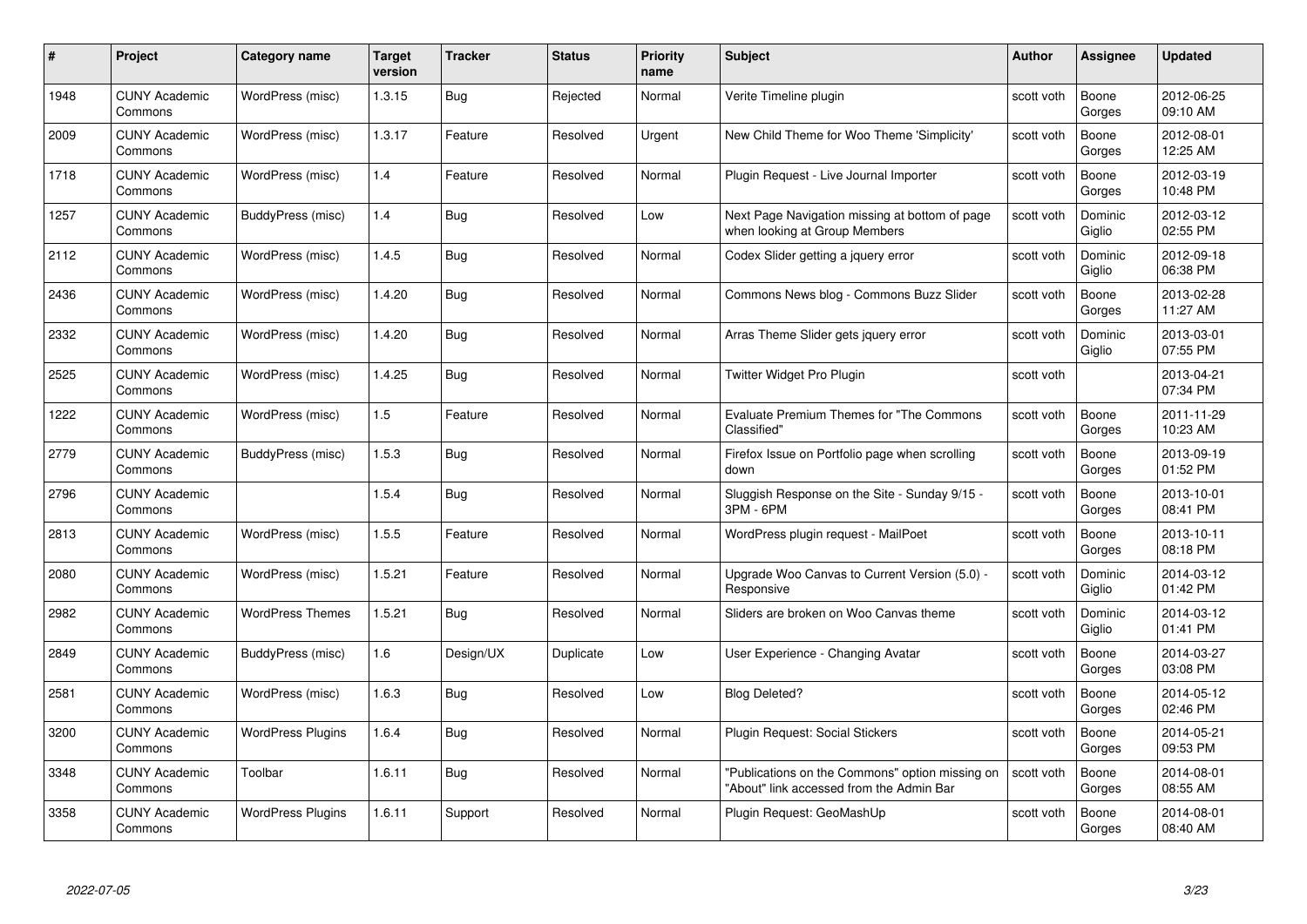| #    | Project                         | <b>Category name</b>     | Target<br>version | <b>Tracker</b> | <b>Status</b> | <b>Priority</b><br>name | <b>Subject</b>                                                           | <b>Author</b> | Assignee        | <b>Updated</b>         |
|------|---------------------------------|--------------------------|-------------------|----------------|---------------|-------------------------|--------------------------------------------------------------------------|---------------|-----------------|------------------------|
| 3502 | <b>CUNY Academic</b><br>Commons | Blogs (BuddyPress)       | 1.6.17            | Bug            | Resolved      | High                    | "Create a Site" button not working on Blog Page                          | scott voth    | Boone<br>Gorges | 2014-09-30<br>02:17 PM |
| 3531 | <b>CUNY Academic</b><br>Commons | Home Page                | 1.7               | Feature        | Resolved      | Normal                  | Let Users Hover over Hero Slides to Stop<br>Animation                    | scott voth    | Daniel Jones    | 2014-10-13<br>05:43 PM |
| 3522 | CUNY Academic<br>Commons        | My Commons               | 1.7               | <b>Bug</b>     | Resolved      | Normal                  | 1.7 Testing - Delete button not working on My<br>Commons                 | scott voth    | Raymond<br>Hoh  | 2014-10-08<br>03:13 PM |
| 3576 | <b>CUNY Academic</b><br>Commons | <b>WordPress Plugins</b> | 1.7.1             | Support        | Resolved      | Normal                  | Plugin Request: Better Search                                            | scott voth    | Boone<br>Gorges | 2014-10-21<br>11:26 AM |
| 3600 | <b>CUNY Academic</b><br>Commons | <b>WordPress Plugins</b> | 1.7.2             | Support        | Resolved      | Normal                  | New Plugin Request - Meta-Slider                                         | scott voth    | Boone<br>Gorges | 2014-11-01<br>02:29 PM |
| 3478 | <b>CUNY Academic</b><br>Commons | Domain Mapping           | 1.7.2             | Feature        | Resolved      | Normal                  | Google Analytics and Mapped Domains                                      | scott voth    | scott voth      | 2014-11-02<br>09:43 AM |
| 3712 | <b>CUNY Academic</b><br>Commons | <b>WordPress Themes</b>  | 1.7.6             | Support        | Resolved      | Normal                  | Two plugins for the "Old Paper Theme" not<br>Available                   | scott voth    |                 | 2014-12-11<br>08:16 PM |
| 3940 | <b>CUNY Academic</b><br>Commons | <b>WordPress Plugins</b> | 1.7.16            | Support        | Resolved      | Normal                  | Plugin Request - Amazon Link                                             | scott voth    | Boone<br>Gorges | 2015-03-21<br>08:45 PM |
| 1237 | <b>CUNY Academic</b><br>Commons | Events                   | 1.8               | Feature        | Resolved      | Normal                  | Develop Commons Calendar of Events Plugin                                | scott voth    | Boone<br>Gorges | 2016-02-15<br>11:19 PM |
| 3523 | <b>CUNY Academic</b><br>Commons | My Commons               | 1.8               | Bug            | Resolved      | Normal                  | 1.7 Testing - "Reply" and Post Button                                    | scott voth    | Boone<br>Gorges | 2015-04-09<br>05:19 PM |
| 4309 | <b>CUNY Academic</b><br>Commons | Home Page                | 1.8.5             | Feature        | Resolved      | Normal                  | Change Main Navigation Help Link to<br>http://codex.commons.gc.cuny.edu/ | scott voth    |                 | 2015-07-21<br>10:45 AM |
| 4455 | <b>CUNY Academic</b><br>Commons | <b>Group Files</b>       | 1.8.8             | <b>Bug</b>     | Resolved      | High                    | Group Files Download to zip Not working                                  | scott voth    | Boone<br>Gorges | 2015-08-19<br>09:58 AM |
| 4419 | <b>CUNY Academic</b><br>Commons | <b>WordPress Plugins</b> | 1.8.8             | Support        | Resolved      | Normal                  | Activate "WordPress Importer" by Default                                 | scott voth    | Raymond<br>Hoh  | 2015-08-11<br>08:29 PM |
| 4526 | <b>CUNY Academic</b><br>Commons | Homepage Slides          | 1.8.11            | Bug            | Resolved      | Normal                  | Mousing Over Hero Slide does not stop Animation                          | scott voth    | Daniel Jones    | 2015-09-18<br>03:53 PM |
| 3964 | <b>CUNY Academic</b><br>Commons | Group Announcments       | 1.8.17            | Bug            | Resolved      | Normal                  | "There was a problem" error when posting<br>Group Announcement           | scott voth    | Boone<br>Gorges | 2015-11-18<br>05:45 PM |
| 4524 | <b>CUNY Academic</b><br>Commons | Events                   | 1.9               | Feature        | Resolved      | Normal                  | Create a iCal Feed for Events Calendar                                   | scott voth    | Raymond<br>Hoh  | 2015-11-09<br>12:55 PM |
| 4978 | <b>CUNY Academic</b><br>Commons | <b>Directories</b>       | 1.9.4             | Feature        | Resolved      | High                    | On Profile Provide a Way to Enter or Change<br><b>Campus Affiliation</b> | scott voth    | Boone<br>Gorges | 2016-01-11<br>10:41 PM |
| 5089 | <b>CUNY Academic</b><br>Commons | Server                   | 1.9.4             | Support        | Resolved      | Urgent                  | response time sluggish                                                   | scott voth    | Boone<br>Gorges | 2016-01-11<br>10:16 PM |
| 5548 | CUNY Academic<br>Commons        | <b>WordPress Plugins</b> | 1.9.15            | Feature        | Resolved      | Normal                  | Plugin Request: Inventory Manager - Michael<br>Madden                    | scott voth    |                 | 2016-05-11<br>11:27 PM |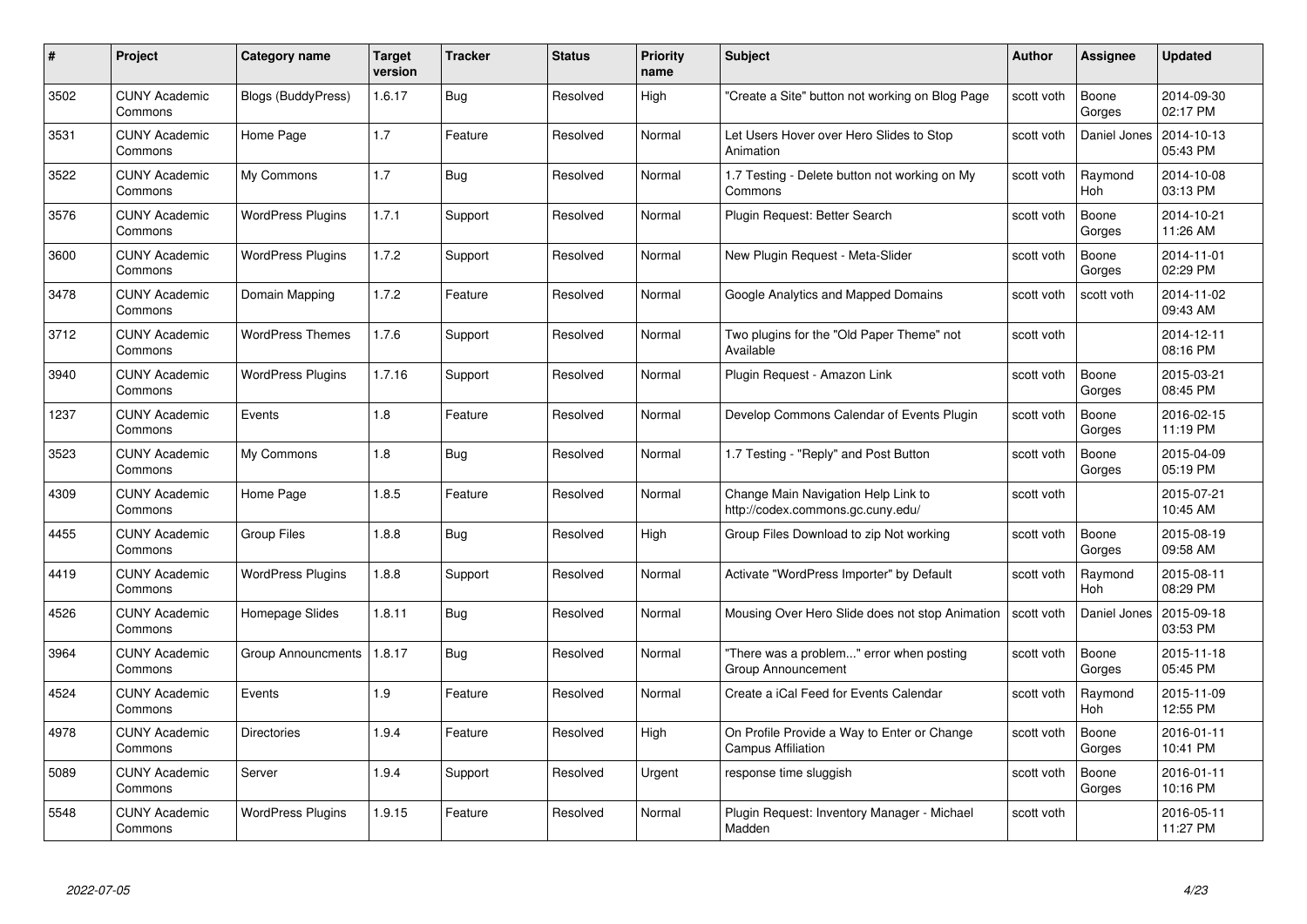| #    | Project                         | <b>Category name</b>       | Target<br>version | <b>Tracker</b> | <b>Status</b> | <b>Priority</b><br>name | <b>Subject</b>                                                        | <b>Author</b> | <b>Assignee</b> | <b>Updated</b>         |
|------|---------------------------------|----------------------------|-------------------|----------------|---------------|-------------------------|-----------------------------------------------------------------------|---------------|-----------------|------------------------|
| 5582 | <b>CUNY Academic</b><br>Commons | <b>WordPress Plugins</b>   | 1.9.17            | Bug            | Resolved      | Normal                  | Visual Composer Not Working with Bridge Theme<br>Anymore              | scott voth    | Boone<br>Gorges | 2016-06-01<br>10:56 PM |
| 5569 | <b>CUNY Academic</b><br>Commons | <b>WordPress Plugins</b>   | 1.9.18            | Feature        | Resolved      | Normal                  | WP Inventory Manager Add-On - Michael Madden                          | scott voth    | Boone<br>Gorges | 2016-06-12<br>10:39 AM |
| 5653 | <b>CUNY Academic</b><br>Commons | <b>WordPress Plugins</b>   | 1.9.19            | Feature        | Resolved      | Normal                  | Plugin Request - Simple Custom Post Order -<br>Cynthia Tobar          | scott voth    | Boone<br>Gorges | 2016-06-21<br>10:19 PM |
| 5828 | <b>CUNY Academic</b><br>Commons | Upgrades                   | 1.9.22            | Bug            | Resolved      | High                    | New Server - File Uploads                                             | scott voth    | Boone<br>Gorges | 2016-08-02<br>12:00 AM |
| 5885 | CUNY Academic<br>Commons        | <b>WordPress Plugins</b>   | 1.9.24            | Support        | Resolved      | Normal                  | Plugin Request - Knight Lab Timeline                                  | scott voth    | Boone<br>Gorges | 2016-08-11<br>10:56 PM |
| 6000 | <b>CUNY Academic</b><br>Commons | <b>WordPress Plugins</b>   | 1.9.27            | Bug            | Resolved      | Normal                  | Unconfirmed Users Plugin is visible on all sites                      | scott voth    | Boone<br>Gorges | 2016-09-11<br>09:10 PM |
| 1625 | <b>CUNY Academic</b><br>Commons | BuddyPress (misc)          | 1.10              | Feature        | Resolved      | Normal                  | Modify Default Avatar and Assignment Process                          | scott voth    | Boone<br>Gorges | 2016-02-19<br>12:09 AM |
| 6539 | <b>CUNY Academic</b><br>Commons | Events                     | 1.10              | Bug            | Resolved      | Normal                  | Event Room numbers don't seem to be persisted<br>Commons 1.10 testing | scott voth    | Boone<br>Gorges | 2016-10-31<br>04:23 PM |
| 6536 | <b>CUNY Academic</b><br>Commons | <b>Email Notifications</b> | 1.10              | Bug            | Resolved      | Normal                  | HTML not rendering (Sunday, 12:30 - 1:15PM) -<br>Commons 1.10 Testing | scott voth    | Raymond<br>Hoh  | 2016-11-07<br>10:49 AM |
| 6542 | <b>CUNY Academic</b><br>Commons | Group Forums               | 1.10              | <b>Bug</b>     | Resolved      | Normal                  | Embedded image's caption is not rendering -<br>Commons 1.10 testing   | scott voth    | Raymond<br>Hoh  | 2016-11-01<br>10:59 AM |
| 7738 | CUNY Academic<br>Commons        | <b>WordPress Plugins</b>   | 1.10.12           | Feature        | Resolved      | Normal                  | Image Attribution Tagger                                              | scott voth    |                 | 2017-03-02<br>02:22 PM |
| 7810 | <b>CUNY Academic</b><br>Commons | <b>WordPress Themes</b>    | 1.10.15           | Support        | Resolved      | Normal                  | Brunelleschi theme deprecation                                        | scott voth    |                 | 2017-03-27<br>10:38 AM |
| 7870 | <b>CUNY Academic</b><br>Commons | <b>WordPress Plugins</b>   | 1.10.15           | Feature        | Resolved      | Normal                  | Plugin request: Smush It                                              | scott voth    | Boone<br>Gorges | 2017-03-31<br>10:28 AM |
| 8149 | <b>CUNY Academic</b><br>Commons | <b>WordPress Plugins</b>   | 1.11              | Support        | Resolved      | Normal                  | Plugin Request - YouTube                                              | scott voth    | Boone<br>Gorges | 2017-05-15<br>09:54 AM |
| 8427 | <b>CUNY Academic</b><br>Commons | <b>WordPress Themes</b>    | 1.11.8            | Support        | Resolved      | Normal                  | child theme request for Short Docs                                    | scott voth    | Boone<br>Gorges | 2017-08-01<br>10:13 PM |
| 8454 | <b>CUNY Academic</b><br>Commons | <b>WordPress Plugins</b>   | 1.11.9            | Support        | Resolved      | Normal                  | activate WP Bakery Visual Composer plugin for<br>child theme          | scott voth    | Boone<br>Gorges | 2017-08-10<br>02:09 PM |
| 8475 | <b>CUNY Academic</b><br>Commons | <b>WordPress Themes</b>    | 1.11.9            | Support        | Resolved      | Normal                  | fix typo in child theme                                               | scott voth    | Boone<br>Gorges | 2017-08-08<br>04:31 PM |
| 8683 | <b>CUNY Academic</b><br>Commons | WordPress (misc)           | 1.11.12           | Support        | Resolved      | Normal                  | site banner getting overlaid by black WordPress<br>nav bar            | scott voth    |                 | 2017-09-11<br>09:32 PM |
| 8706 | CUNY Academic<br>Commons        | <b>WordPress Plugins</b>   | 1.11.13           | Support        | Resolved      | Normal                  | Plugin Request - Accordion Slider lite                                | scott voth    |                 | 2017-09-22<br>10:01 AM |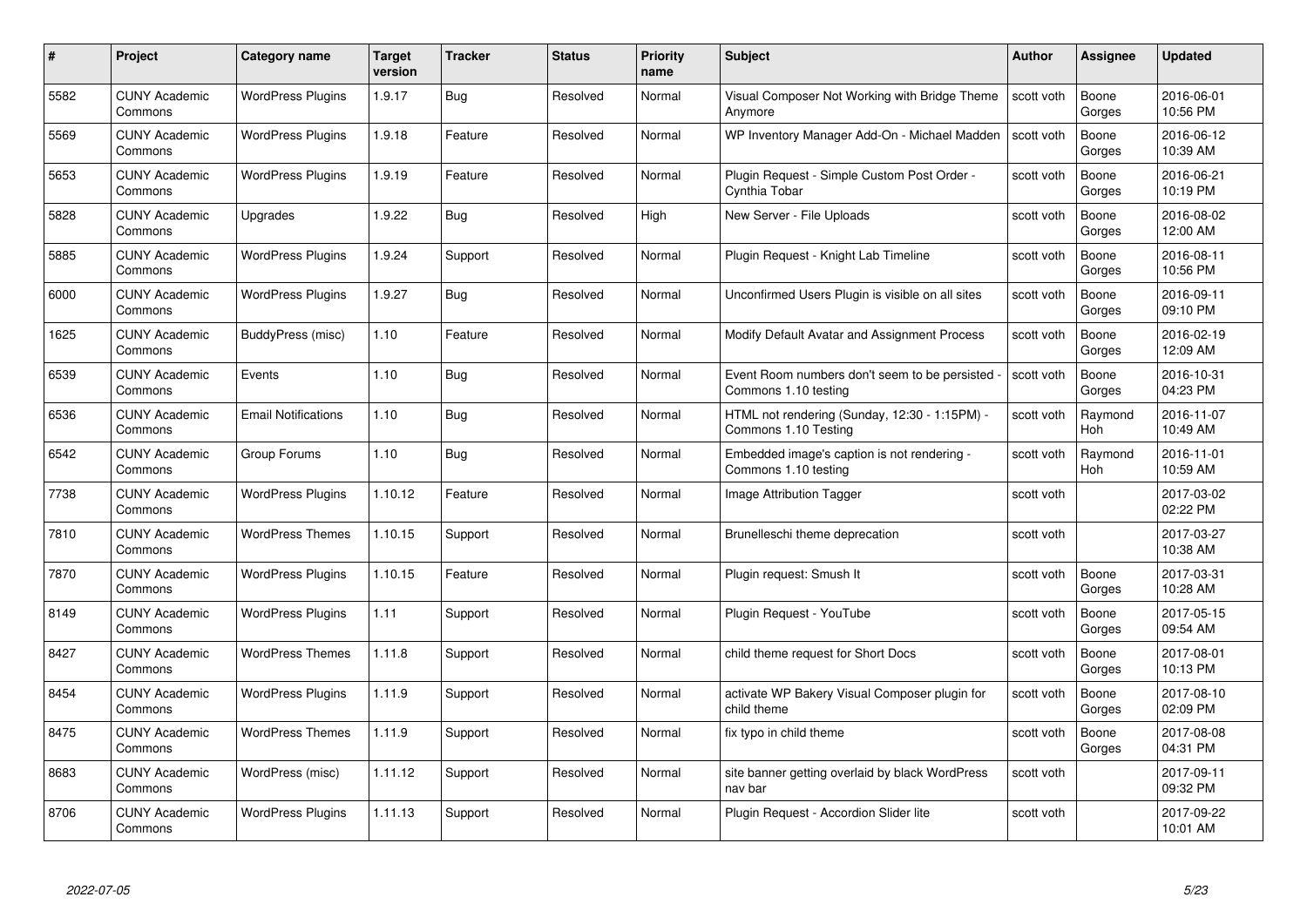| #     | Project                         | <b>Category name</b>       | Target<br>version | <b>Tracker</b> | <b>Status</b> | <b>Priority</b><br>name | <b>Subject</b>                                                                          | <b>Author</b> | <b>Assignee</b>   | <b>Updated</b>         |
|-------|---------------------------------|----------------------------|-------------------|----------------|---------------|-------------------------|-----------------------------------------------------------------------------------------|---------------|-------------------|------------------------|
| 8876  | <b>CUNY Academic</b><br>Commons | cuny.is                    | 1.12.1            | Bug            | Resolved      | Normal                  | Groups cannot select cuny is URL that matches<br>their group slug exactly               | scott voth    | Boone<br>Gorges   | 2017-11-01<br>03:06 PM |
| 9053  | <b>CUNY Academic</b><br>Commons | <b>WordPress Plugins</b>   | 1.12.6            | Support        | Resolved      | Normal                  | WPBakery Visual Composer plugin Not Working                                             | scott voth    |                   | 2018-01-09<br>07:50 PM |
| 9217  | <b>CUNY Academic</b><br>Commons | <b>WordPress Plugins</b>   | 1.12.9            | Support        | Resolved      | Normal                  | Plugin Request - Text to Speech Widget                                                  | scott voth    |                   | 2018-02-27<br>11:05 AM |
| 9370  | <b>CUNY Academic</b><br>Commons | <b>WordPress Plugins</b>   | 1.12.11           | Support        | Resolved      | Normal                  | Text to Speech plugin                                                                   | scott voth    | Boone<br>Gorges   | 2018-03-27<br>12:47 PM |
| 9572  | CUNY Academic<br>Commons        | <b>WordPress Plugins</b>   | 1.12.13           | Support        | Resolved      | Normal                  | WordPress Plugin Request - Compact WP Audio<br>Player                                   | scott voth    | Boone<br>Gorges   | 2018-04-24<br>10:10 AM |
| 9685  | <b>CUNY Academic</b><br>Commons | <b>WordPress Plugins</b>   | 1.13.1            | Support        | Resolved      | Normal                  | Plugin Request - Popup-Maker                                                            | scott voth    |                   | 2018-05-08<br>10:52 AM |
| 9878  | <b>CUNY Academic</b><br>Commons | <b>WordPress Plugins</b>   | 1.13.3            | Support        | Resolved      | Normal                  | Popup Maker plugin problems                                                             | scott voth    | Raymond<br>Hoh    | 2018-06-06<br>10:44 AM |
| 10086 | <b>CUNY Academic</b><br>Commons | <b>WordPress Plugins</b>   | 1.13.7            | Support        | Resolved      | Normal                  | plugin request - Custom Facebook Feed                                                   | scott voth    |                   | 2018-08-06<br>01:29 PM |
| 10105 | <b>CUNY Academic</b><br>Commons | <b>WordPress Plugins</b>   | 1.13.7            | Support        | Resolved      | Normal                  | Plugin request: Custom Post Type Widget                                                 | scott voth    |                   | 2018-08-06<br>01:35 PM |
| 10106 | <b>CUNY Academic</b><br>Commons | <b>WordPress Plugins</b>   | 1.13.7            | Support        | Resolved      | Normal                  | Plugin request - Better Font Awesome                                                    | scott voth    |                   | 2018-08-06<br>01:38 PM |
| 10111 | CUNY Academic<br>Commons        | <b>WordPress Plugins</b>   | 1.13.7            | Support        | Resolved      | Normal                  | Plugin request - Glossary                                                               | scott voth    |                   | 2018-08-06<br>01:44 PM |
| 10112 | <b>CUNY Academic</b><br>Commons | <b>WordPress Plugins</b>   | 1.13.7            | Support        | Resolved      | Normal                  | plugin request - Elementor                                                              | scott voth    |                   | 2018-08-06<br>01:45 PM |
| 10173 | <b>CUNY Academic</b><br>Commons | <b>WordPress Plugins</b>   | 1.13.8            | Support        | Resolved      | Normal                  | Plugin Request - MapMaker Enhanced Google<br>Maps                                       | scott voth    |                   | 2018-08-23<br>08:07 AM |
| 10225 | <b>CUNY Academic</b><br>Commons | <b>BuddyPress Docs</b>     | 1.13.8            | Bug            | Resolved      | Normal                  | BuddyPress doc disappeared after being created<br>by Maura Smale                        | scott voth    | Boone<br>Gorges   | 2018-08-27<br>09:00 AM |
| 10104 | <b>CUNY Academic</b><br>Commons | <b>WordPress Plugins</b>   | 1.13.8            | Support        | Resolved      | Normal                  | Plugin request - Advanced Custom Fields PRO                                             | scott voth    | <b>Fred Meyer</b> | 2018-08-29<br>05:39 PM |
| 10107 | <b>CUNY Academic</b><br>Commons | <b>WordPress Plugins</b>   | 1.13.8            | Support        | Resolved      | Normal                  | Plugin request - WP Featherlight                                                        | scott voth    | <b>Fred Meyer</b> | 2018-08-29<br>05:39 PM |
| 10180 | <b>CUNY Academic</b><br>Commons | Domain Mapping             | 1.13.8            | Support        | Resolved      | Normal                  | domain mapping request - Kelle Cruz                                                     | scott voth    | Matt Gold         | 2018-08-29<br>03:23 PM |
| 10051 | <b>CUNY Academic</b><br>Commons | <b>Email Notifications</b> | 1.13.8            | <b>Bug</b>     | Resolved      | Normal                  | Tweets and email notifications are not being<br>generated from posts on OpenAtCUNY site | scott voth    | Raymond<br>Hoh    | 2018-08-28<br>12:08 PM |
| 10344 | CUNY Academic<br>Commons        | <b>WordPress Plugins</b>   | 1.13.10           | Support        | Resolved      | Normal                  | Twitter Plugins that are outdated                                                       | scott voth    |                   | 2018-09-25<br>10:50 AM |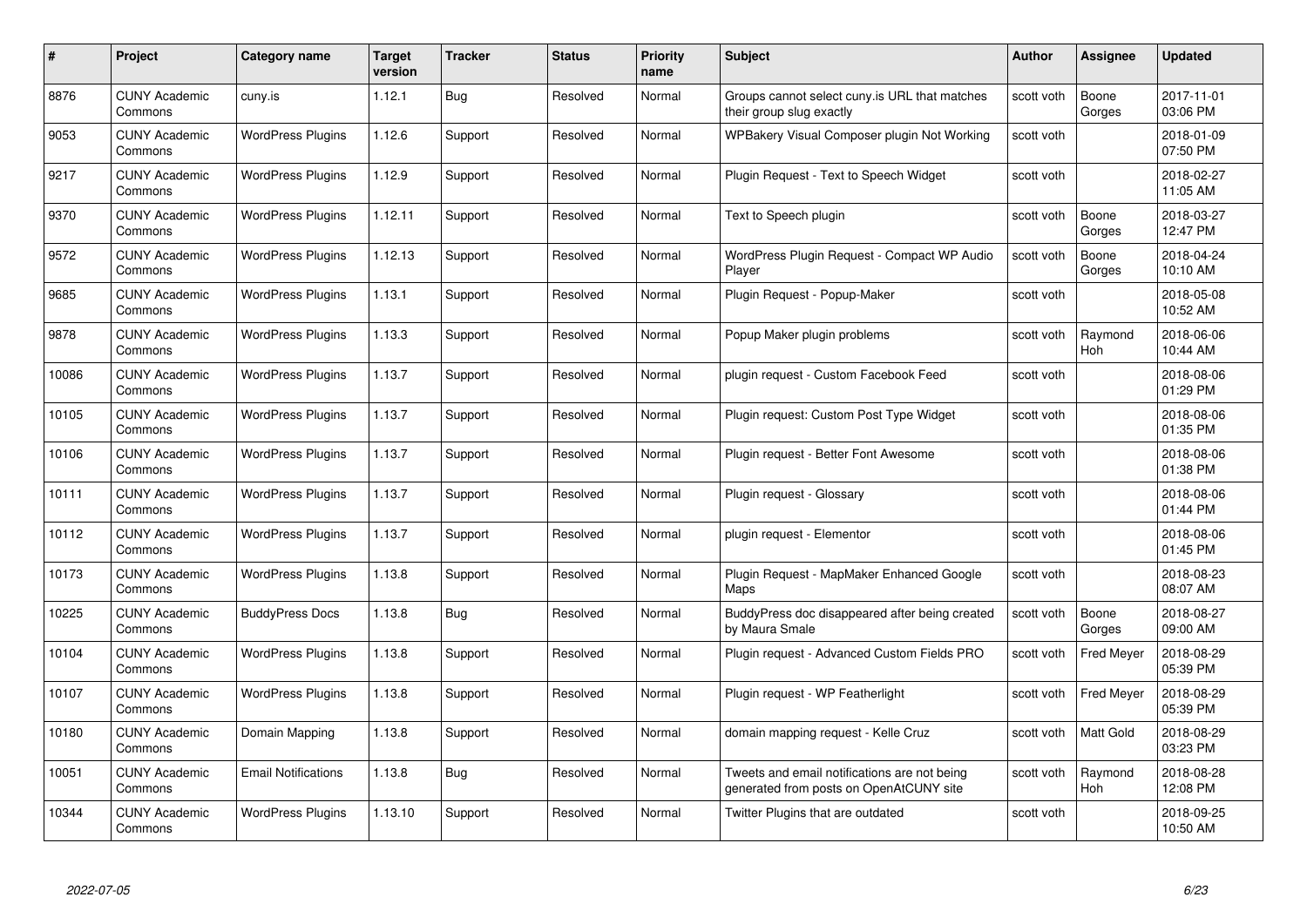| #     | Project                         | <b>Category name</b>     | Target<br>version | <b>Tracker</b> | <b>Status</b> | <b>Priority</b><br>name | <b>Subject</b>                                                              | <b>Author</b> | Assignee              | <b>Updated</b>         |
|-------|---------------------------------|--------------------------|-------------------|----------------|---------------|-------------------------|-----------------------------------------------------------------------------|---------------|-----------------------|------------------------|
| 10345 | <b>CUNY Academic</b><br>Commons | <b>WordPress Plugins</b> | 1.13.10           | Support        | Resolved      | Normal                  | Remove "Sociable" Plugin                                                    | scott voth    |                       | 2018-09-25<br>10:54 AM |
| 10348 | <b>CUNY Academic</b><br>Commons | <b>WordPress Plugins</b> | 1.13.10           | Support        | Resolved      | Normal                  | <b>Remove Outdated Plugins</b>                                              | scott voth    |                       | 2018-09-25<br>11:00 AM |
| 10529 | <b>CUNY Academic</b><br>Commons | <b>WordPress Plugins</b> | 1.13.12           | Support        | Resolved      | Normal                  | Plugin Request -<br>https://wordpress.org/plugins/sign-up-sheets/           | scott voth    |                       | 2018-10-23<br>11:36 AM |
| 10792 | <b>CUNY Academic</b><br>Commons | <b>WordPress Plugins</b> | 1.14.2            | Support        | Resolved      | Normal                  | sexgenlabs site - Elementor + Glossary + creative<br>commons license widget | scott voth    | Raymond<br>Hoh        | 2018-12-11<br>11:14 AM |
| 10858 | <b>CUNY Academic</b><br>Commons |                          | 1.14.3            | Support        | Resolved      | Normal                  | deprecate WP Post to PDF plugin                                             | scott voth    |                       | 2018-12-26<br>10:33 AM |
| 11036 | <b>CUNY Academic</b><br>Commons | <b>WordPress Plugins</b> | 1.14.6            | Feature        | Resolved      | Normal                  | Voicethread embed support                                                   | scott voth    | Raymond<br>Hoh        | 2019-02-12<br>11:28 AM |
| 11037 | <b>CUNY Academic</b><br>Commons | <b>WordPress Plugins</b> | 1.14.6            | Feature        | Resolved      | Normal                  | Padlet embeds                                                               | scott voth    | Raymond<br>Hoh        | 2019-02-12<br>11:28 AM |
| 11038 | <b>CUNY Academic</b><br>Commons | <b>WordPress Plugins</b> | 1.14.6            | Feature        | Resolved      | Normal                  | Sutori question                                                             | scott voth    | Raymond<br>Hoh        | 2019-02-12<br>11:28 AM |
| 11135 | <b>CUNY Academic</b><br>Commons | WordPress (misc)         | 1.14.7            | Support        | Resolved      | Normal                  | Add Handler for Piktochart                                                  | scott voth    | Raymond<br>Hoh        | 2019-02-26<br>02:04 PM |
| 11277 | <b>CUNY Academic</b><br>Commons | <b>WordPress Themes</b>  | 1.14.10           | Support        | Resolved      | High                    | Bridge Theme is broken                                                      | scott voth    | <b>Matt Gold</b>      | 2019-03-28<br>10:07 AM |
| 11346 | CUNY Academic<br>Commons        | Accessibility            | 1.14.11           | Support        | Resolved      | Normal                  | Accessibility issues on Help page                                           | scott voth    |                       | 2019-04-23<br>11:38 AM |
| 11496 | <b>CUNY Academic</b><br>Commons | <b>Public Portfolio</b>  | 1.15.2            | Support        | New           | Normal                  | Replace Twitter Icon on Member Portfolio page                               | scott voth    | Boone<br>Gorges       | 2019-06-06<br>01:03 PM |
| 11529 | <b>CUNY Academic</b><br>Commons | Twitter page             | 1.15.3            | Bug            | Resolved      | Normal                  | Twitter sub-menu option showing a lot of blank<br>results                   | scott voth    | Boone<br>Gorges       | 2019-06-10<br>01:04 PM |
| 11590 | <b>CUNY Academic</b><br>Commons | <b>WordPress Plugins</b> | 1.15.4            | Support        | Resolved      | Normal                  | deprecate The The Tabs and Accordion plugin                                 | scott voth    |                       | 2019-06-25<br>04:22 PM |
| 11500 | <b>CUNY Academic</b><br>Commons | Onboarding               | 1.15.4            | Support        | Resolved      | Normal                  | Fix Outdated content and links on intro page                                | scott voth    | Raymond<br><b>Hoh</b> | 2019-06-25<br>04:22 PM |
| 11506 | <b>CUNY Academic</b><br>Commons | Homepage Slides          | 1.15.5            | <b>Bug</b>     | Resolved      | Normal                  | Home Page Slideshow - blank slide                                           | scott voth    | Raymond<br>Hoh        | 2019-07-09<br>02:33 PM |
| 11985 | <b>CUNY Academic</b><br>Commons | Onboarding               | 1.15.12           | Support        | Resolved      | Normal                  | Add "Take the Tour" link to Intro page                                      | scott voth    | Raymond<br>Hoh        | 2019-10-22<br>11:54 AM |
| 11298 | <b>CUNY Academic</b><br>Commons | Courses                  | 1.16              | Feature        | Resolved      | Normal                  | Explore Ways to Make the "Courses" tab More<br>Interesting                  | scott voth    | Boone<br>Gorges       | 2019-12-04<br>10:51 AM |
| 12149 | CUNY Academic<br>Commons        | <b>WordPress Plugins</b> | 1.16.1            | Feature        | Resolved      | Normal                  | plugin request - Kadence-bloks                                              | scott voth    |                       | 2019-12-10<br>11:14 AM |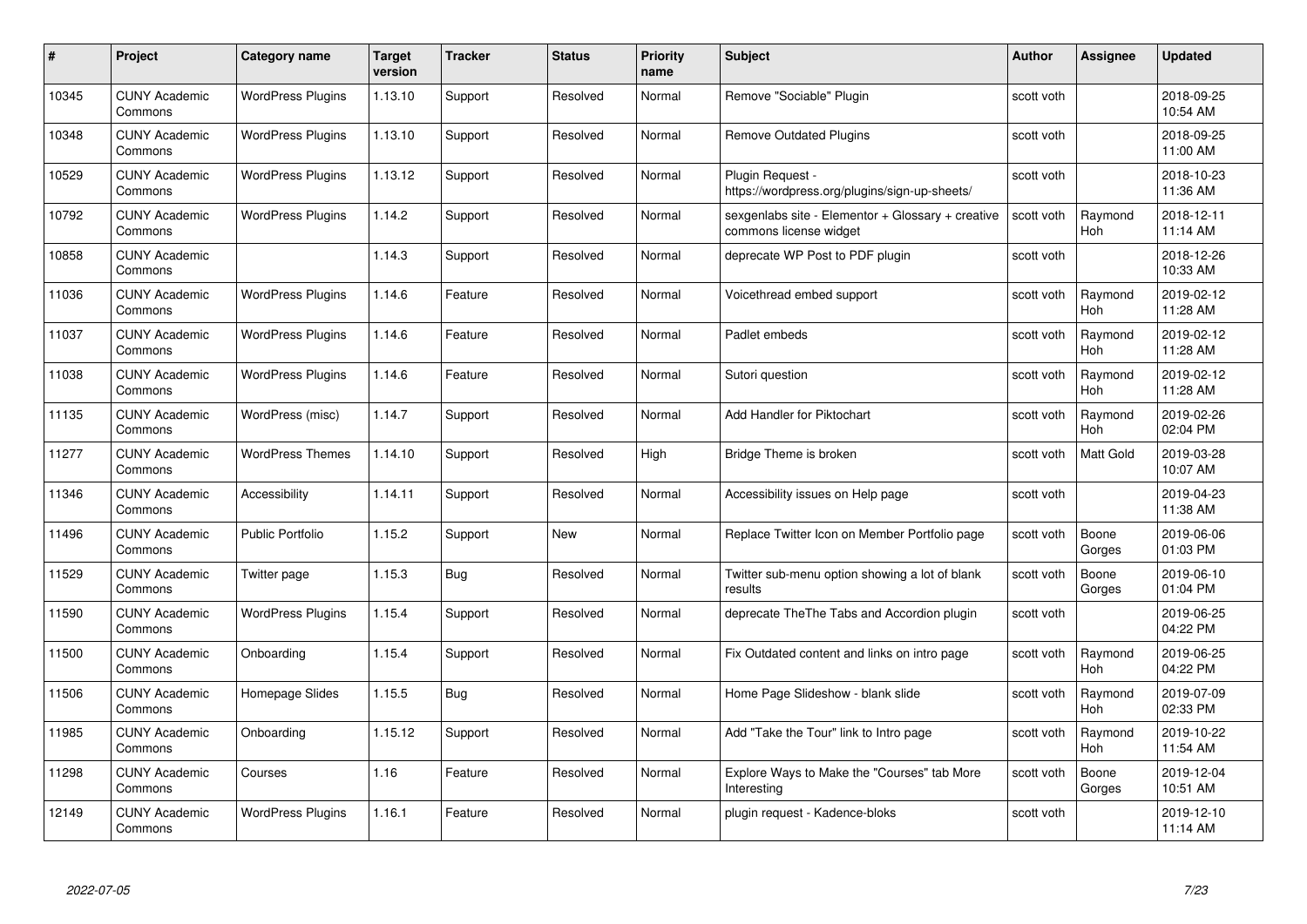|       | Project                         | <b>Category name</b>     | Target<br>version | <b>Tracker</b> | <b>Status</b> | <b>Priority</b><br>name | <b>Subject</b>                                                                | <b>Author</b> | <b>Assignee</b> | <b>Updated</b>         |
|-------|---------------------------------|--------------------------|-------------------|----------------|---------------|-------------------------|-------------------------------------------------------------------------------|---------------|-----------------|------------------------|
| 12253 | <b>CUNY Academic</b><br>Commons | <b>WordPress Themes</b>  | 1.16.3            | Support        | Resolved      | Normal                  | Theme request - Atomic Block theme                                            | scott voth    |                 | 2020-01-14<br>02:07 PM |
| 12252 | <b>CUNY Academic</b><br>Commons | <b>WordPress Plugins</b> | 1.16.3            | Support        | Resolved      | Normal                  | Pluginiln Request - Atomic Blocks                                             | scott voth    | Boone<br>Gorges | 2020-01-14<br>10:44 AM |
| 12154 | <b>CUNY Academic</b><br>Commons | Events                   | 1.16.4            | Bug            | Rejected      | Normal                  | personal events calendar                                                      | scott voth    | Raymond<br>Hoh  | 2020-01-14<br>12:57 PM |
| 12386 | <b>CUNY Academic</b><br>Commons | <b>WordPress Plugins</b> | 1.16.5            | Bug            | Resolved      | Normal                  | Help site throwing error when publishing pages                                | scott voth    | Boone<br>Gorges | 2020-02-11<br>10:43 AM |
| 9221  | <b>CUNY Academic</b><br>Commons | <b>WordPress Plugins</b> | 1.16.6            | Support        | Resolved      | Normal                  | Plugin Request - Quiz and Survey Master                                       | scott voth    |                 | 2020-02-25<br>10:55 AM |
| 12550 | <b>CUNY Academic</b><br>Commons | <b>WordPress Plugins</b> | 1.16.8            | Support        | Resolved      | Normal                  | Deprecate CommentPress Core?                                                  | scott voth    | Boone<br>Gorges | 2020-03-24<br>11:43 AM |
| 12671 | <b>CUNY Academic</b><br>Commons | <b>WordPress Plugins</b> | 1.16.10           | Bug            | Resolved      | Normal                  | Creative Commons License Not Available With<br><b>Block Editor</b>            | scott voth    | Raymond<br>Hoh  | 2020-04-28<br>11:03 AM |
| 12955 | <b>CUNY Academic</b><br>Commons | WordPress (misc)         | 1.16.14           | Support        | Resolved      | Normal                  | Leaflet JS maps                                                               | scott voth    | Boone<br>Gorges | 2020-06-23<br>10:53 AM |
| 12961 | <b>CUNY Academic</b><br>Commons | WordPress (misc)         | 1.16.14           | Support        | Resolved      | Normal                  | Embed Loom.com resources                                                      | scott voth    | Boone<br>Gorges | 2020-06-22<br>01:07 PM |
| 12962 | <b>CUNY Academic</b><br>Commons | WordPress (misc)         | 1.16.14           | Support        | Resolved      | Normal                  | knowmia embed                                                                 | scott voth    | Boone<br>Gorges | 2020-06-23<br>02:56 PM |
| 13035 | CUNY Academic<br>Commons        | <b>BuddyPress Docs</b>   | 1.17.0            | Support        | Rejected      | Normal                  | Commons 1.17 and BP Docs - TinyMCE options<br>and layout                      | scott voth    | Boone<br>Gorges | 2020-07-14<br>02:21 PM |
| 13088 | <b>CUNY Academic</b><br>Commons | Site cloning             | 1.17.0            | <b>Bug</b>     | Rejected      | Normal                  | Commons 1.17 creating group + site                                            | scott voth    | Jeremy Felt     | 2020-07-27<br>01:56 PM |
| 1173  | <b>CUNY Academic</b><br>Commons | Group Blogs              | 1.17.0            | Support        | Resolved      | Normal                  | Avatars for group blogs should fall back on group<br>avatar, not admin user's | scott voth    | Raymond<br>Hoh  | 2020-07-14<br>01:05 PM |
| 13194 | <b>CUNY Academic</b><br>Commons | <b>WordPress Plugins</b> | 1.17.2            | Feature        | Resolved      | Normal                  | Slider Revolution update                                                      | scott voth    | Boone<br>Gorges | 2020-08-25<br>10:40 AM |
| 13256 | <b>CUNY Academic</b><br>Commons | <b>WordPress Themes</b>  | 1.17.3            | Support        | Resolved      | Normal                  | Bridge theme update                                                           | scott voth    | Boone<br>Gorges | 2020-09-08<br>11:36 AM |
| 13060 | <b>CUNY Academic</b><br>Commons | Site cloning             | 1.17.3            | Bug            | Rejected      | Normal                  | Commons 1.17 clone issue                                                      | scott voth    | Jeremy Felt     | 2020-09-01<br>03:10 PM |
| 13410 | <b>CUNY Academic</b><br>Commons | Group Library            | 1.17.5            | Support        | Resolved      | Normal                  | Group Library Add item with special characters in<br>title                    | scott voth    | Boone<br>Gorges | 2020-10-01<br>12:40 PM |
| 13492 | <b>CUNY Academic</b><br>Commons | Shortcodes and<br>embeds | 1.17.6            | Support        | Resolved      | Normal                  | customized handler for quizlet embeds                                         | scott voth    | Boone<br>Gorges | 2020-10-27<br>11:00 AM |
| 13493 | <b>CUNY Academic</b><br>Commons | <b>Public Portfolio</b>  | 1.17.6            | Bug            | Resolved      | Normal                  | Member Profiles - Free Entry Widget Displays<br>URL encoded text              | scott voth    | Boone<br>Gorges | 2020-10-27<br>11:00 AM |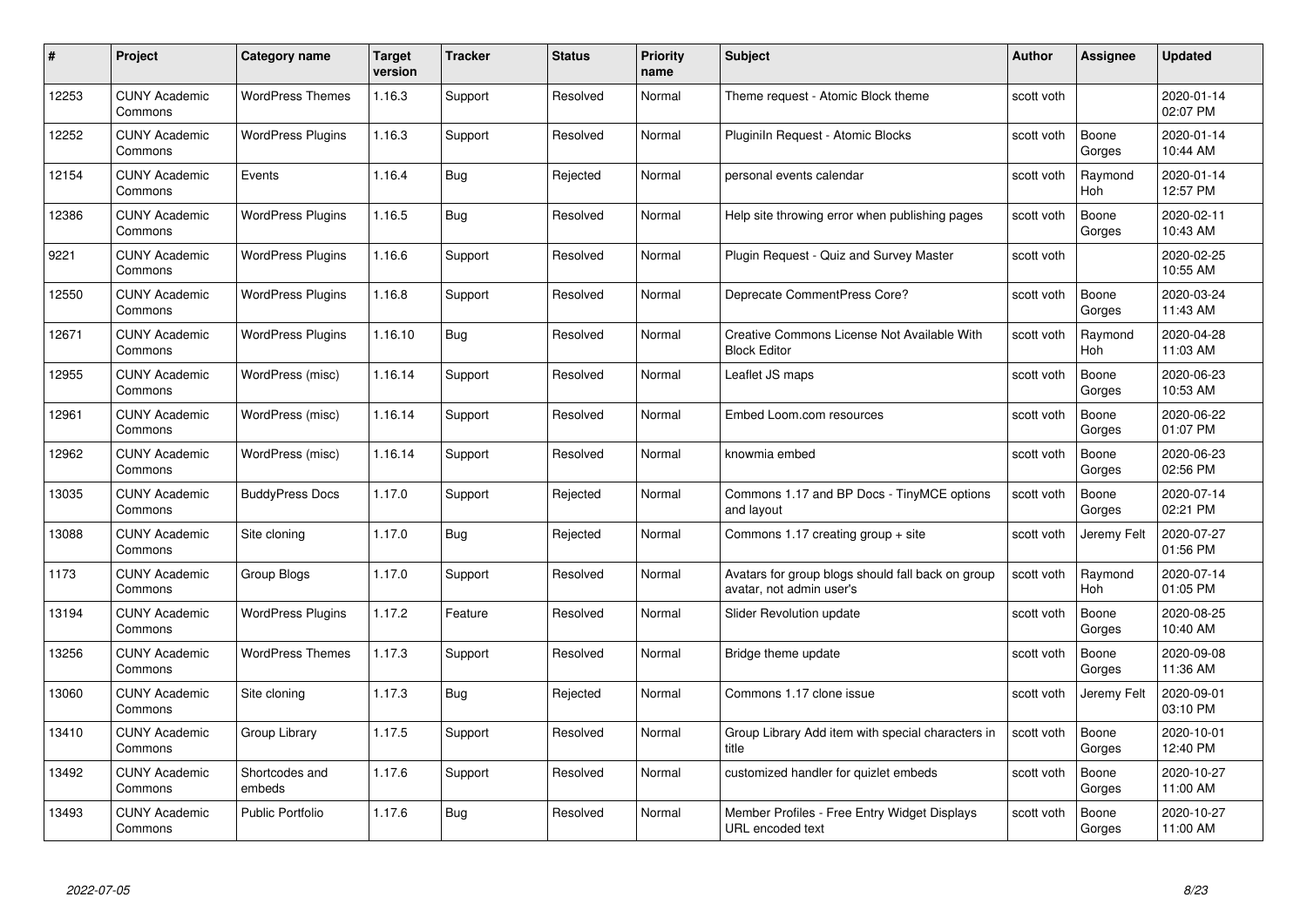| #     | Project                         | <b>Category name</b>              | Target<br>version | <b>Tracker</b> | <b>Status</b> | <b>Priority</b><br>name | <b>Subject</b>                                                                     | Author     | Assignee              | <b>Updated</b>         |
|-------|---------------------------------|-----------------------------------|-------------------|----------------|---------------|-------------------------|------------------------------------------------------------------------------------|------------|-----------------------|------------------------|
| 13494 | <b>CUNY Academic</b><br>Commons | Public Portfolio                  | 1.17.6            | Bug            | Resolved      | Normal                  | Brief Descriptor and About You Profile Fields do<br>not display on mobile devices  | scott voth | Boone<br>Gorges       | 2020-10-27<br>11:00 AM |
| 13502 | <b>CUNY Academic</b><br>Commons | Analytics                         | 1.17.7            | Support        | Resolved      | Normal                  | <b>Google Analytics Questions</b>                                                  | scott voth | Boone<br>Gorges       | 2020-11-10<br>10:31 AM |
| 13511 | <b>CUNY Academic</b><br>Commons | Analytics                         | 1.17.7            | Support        | Resolved      | Normal                  | Google Analytics 4 tagging                                                         | scott voth | Boone<br>Gorges       | 2020-11-10<br>10:31 AM |
| 13499 | <b>CUNY Academic</b><br>Commons | Groups (misc)                     | 1.17.7            | <b>Bug</b>     | Resolved      | Normal                  | Student repeatedly loses membership to private<br>class group                      | scott voth | Raymond<br><b>Hoh</b> | 2020-11-10<br>10:31 AM |
| 13865 | <b>CUNY Academic</b><br>Commons | <b>Commons Profile</b>            | 1.18.4            | Bug            | Resolved      | Normal                  | 'Digital Research Tools' profile nav item is cut off                               | scott voth | Boone<br>Gorges       | 2021-02-09<br>11:05 AM |
| 13933 | <b>CUNY Academic</b><br>Commons | Group Library                     | 1.18.4            | <b>Bug</b>     | Resolved      | Normal                  | Group Library Paging Issue                                                         | scott voth | Boone<br>Gorges       | 2021-02-09<br>11:05 AM |
| 13978 | <b>CUNY Academic</b><br>Commons | Accessibility                     | 1.18.5            | Support        | Resolved      | Normal                  | WAVE tool throwing language missing or invalid                                     | scott voth | Raymond<br><b>Hoh</b> | 2021-02-23<br>11:06 AM |
| 13312 | <b>CUNY Academic</b><br>Commons | <b>WordPress</b><br>(Permissions) | 1.18.8            | Support        | Resolved      | Normal                  | Site Header Issue Using Teaching Template                                          | scott voth | Jeremy Felt           | 2021-04-13<br>11:21 AM |
| 14468 | <b>CUNY Academic</b><br>Commons | <b>WordPress Plugins</b>          | 1.18.11           | Support        | Resolved      | Normal                  | deprecate ShareThis plugin / Add ShareThis<br><b>Share Buttons</b>                 | scott voth | Boone<br>Gorges       | 2021-05-25<br>11:04 AM |
| 14521 | <b>CUNY Academic</b><br>Commons | <b>WordPress Plugins</b>          | 1.18.12           | Bug            | Resolved      | Normal                  | Registration step for "ShareThis Social Share<br>Buttons" plugin not working       | scott voth | Boone<br>Gorges       | 2021-06-08<br>11:50 AM |
| 14548 | <b>CUNY Academic</b><br>Commons | <b>WordPress Plugins</b>          | 1.18.13           | Support        | Resolved      | Normal                  | Slider Revolution plugin update                                                    | scott voth | Boone<br>Gorges       | 2021-06-22<br>11:14 AM |
| 14694 | <b>CUNY Academic</b><br>Commons | Groups (misc)                     | 1.18.16           | Bug            | Resolved      | Normal                  | Order by: Newly Created, Alphabetical, etc. Not<br>Working on Groups and Sites tab | scott voth |                       | 2021-08-10<br>11:16 AM |
| 14697 | <b>CUNY Academic</b><br>Commons | Support                           | 1.18.16           | Support        | Resolved      | Normal                  | Neatline map embed                                                                 | scott voth | Boone<br>Gorges       | 2021-08-10<br>11:16 AM |
| 14817 | <b>CUNY Academic</b><br>Commons | Group Forums                      | 1.18.20           | Feature        | Resolved      | Normal                  | Embed a Commons Group forum to a Site page                                         | scott voth | Raymond<br>Hoh        | 2021-10-12<br>11:13 AM |
| 14437 | <b>CUNY Academic</b><br>Commons | Courses                           | 1.19.0            | Bug            | Resolved      | Normal                  | Deleted Sites Show Up On Courses Tab                                               | scott voth | Boone<br>Gorges       | 2022-01-04<br>12:04 PM |
| 15152 | <b>CUNY Academic</b><br>Commons | <b>Commons Profile</b>            | 1.19.1            | Bug            | Resolved      | Normal                  | padding missing on Commons Profile                                                 | scott voth | Boone<br>Gorges       | 2022-01-11<br>04:41 PM |
| 15159 | <b>CUNY Academic</b><br>Commons | Home Page                         | 1.19.1            | <b>Bug</b>     | Resolved      | Normal                  | My Sites - hyperlinks not working                                                  | scott voth | Boone<br>Gorges       | 2022-01-06<br>01:38 PM |
| 15160 | <b>CUNY Academic</b><br>Commons | Teaching                          | 1.19.1            | Support        | Resolved      | Normal                  | <b>OER Checkbox question</b>                                                       | scott voth | Boone<br>Gorges       | 2022-01-11<br>04:41 PM |
| 15185 | CUNY Academic<br>Commons        | <b>Commons Profile</b>            | 1.19.2            | Support        | Resolved      | Normal                  | Change "Edit Profile" button to "Edit Public Profile"                              | scott voth | Boone<br>Gorges       | 2022-01-25<br>11:33 AM |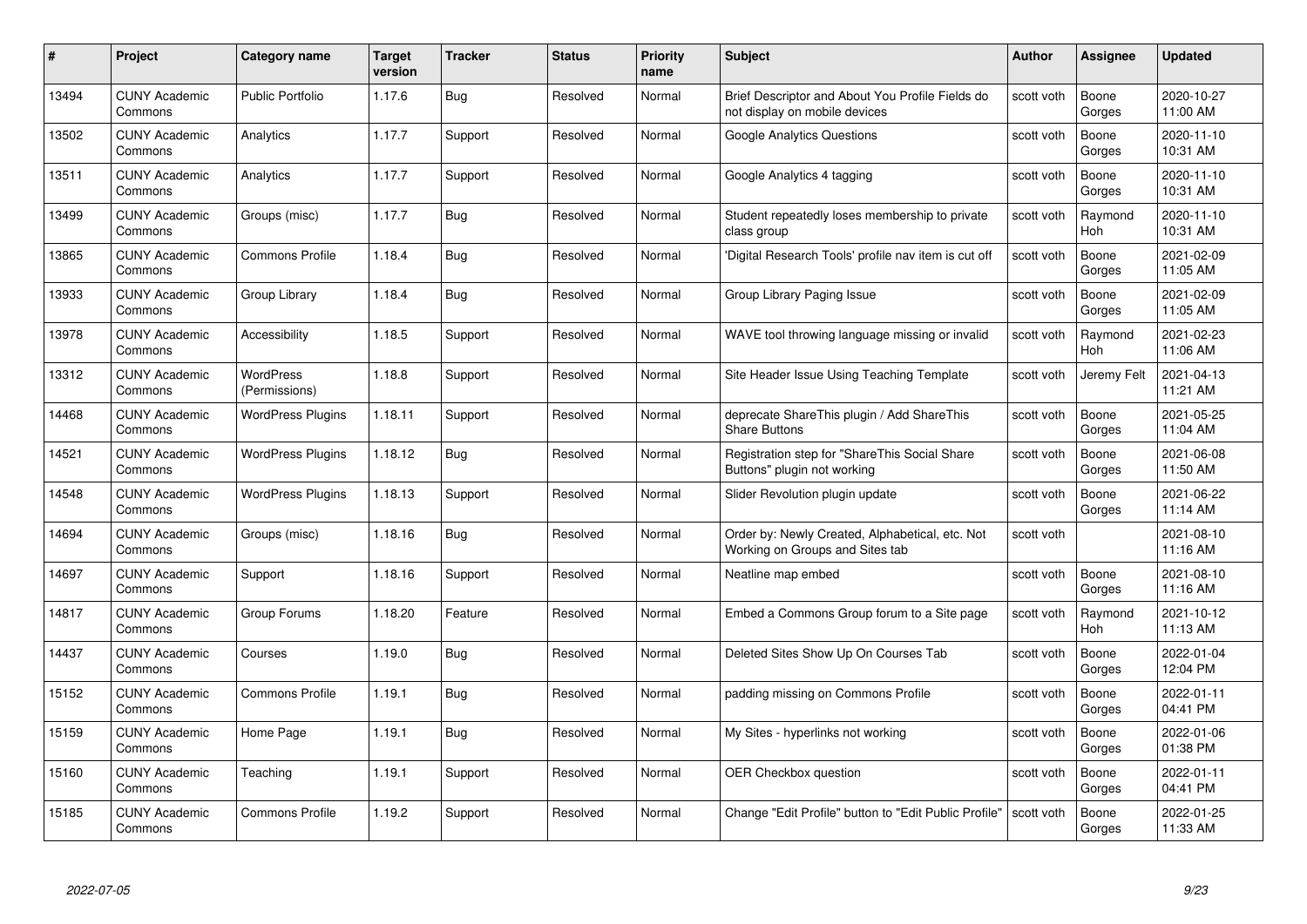| #     | Project                         | <b>Category name</b>     | <b>Target</b><br>version | <b>Tracker</b> | <b>Status</b> | <b>Priority</b><br>name | <b>Subject</b>                                                                         | <b>Author</b> | <b>Assignee</b> | <b>Updated</b>         |
|-------|---------------------------------|--------------------------|--------------------------|----------------|---------------|-------------------------|----------------------------------------------------------------------------------------|---------------|-----------------|------------------------|
| 15267 | <b>CUNY Academic</b><br>Commons | Shortcodes and<br>embeds | 1.19.4                   | Feature        | Resolved      | Normal                  | Embed a Microsoft Form                                                                 | scott voth    | Boone<br>Gorges | 2022-02-22<br>11:01 AM |
| 15302 | <b>CUNY Academic</b><br>Commons | <b>WordPress Plugins</b> | 1.19.4                   | Feature        | Resolved      | High                    | Plugin For Qwriting - Team Members                                                     | scott voth    | Boone<br>Gorges | 2022-02-14<br>01:08 PM |
| 15303 | <b>CUNY Academic</b><br>Commons | <b>WordPress Plugins</b> | 1.19.4                   | Feature        | Resolved      | Normal                  | Plugin Request for QWriting Migration - SiteOrigin<br>Widget Bundle                    | scott voth    | Boone<br>Gorges | 2022-02-22<br>11:01 AM |
| 15395 | <b>CUNY Academic</b><br>Commons | Domain Mapping           | 1.19.5                   | Support        | Resolved      | Normal                  | Domain Mapping - Queens College Department of<br><b>Urban Studies</b>                  | scott voth    | Boone<br>Gorges | 2022-02-22<br>11:40 AM |
| 15620 | <b>CUNY Academic</b><br>Commons | <b>WordPress Plugins</b> | 1.19.6                   | Support        | Resolved      | Normal                  | slider revolution plugin update                                                        | scott voth    | Boone<br>Gorges | 2022-03-22<br>11:30 AM |
| 15687 | <b>CUNY Academic</b><br>Commons | WordPress - Media        | 1.19.7                   | Feature        | Resolved      | Normal                  | <b>Embed Microsoft Sway Content</b>                                                    | scott voth    | Boone<br>Gorges | 2022-04-12<br>11:31 AM |
| 15788 | <b>CUNY Academic</b><br>Commons | Home Page                | 1.19.7                   | Bug            | Resolved      | Normal                  | long site titles on home page                                                          | scott voth    | Boone<br>Gorges | 2022-04-12<br>11:31 AM |
| 15830 | <b>CUNY Academic</b><br>Commons | WordPress (misc)         | 1.19.7                   | Feature        | Resolved      | Normal                  | zeemaps embed                                                                          | scott voth    | Boone<br>Gorges | 2022-04-12<br>11:31 AM |
| 15833 | <b>CUNY Academic</b><br>Commons | Domain Mapping           | 1.19.7                   | Support        | Resolved      | Normal                  | <b>Block Editor Preview in Chrome</b>                                                  | scott voth    | Raymond<br>Hoh  | 2022-04-07<br>06:05 PM |
| 15151 | <b>CUNY Academic</b><br>Commons | Design                   | 1.19.7                   | Support        | Resolved      | Normal                  | Commons Main Navigation does not show which<br>tab you are on                          | scott voth    | Sara<br>Cannon  | 2022-04-12<br>11:31 AM |
| 15808 | CUNY Academic<br>Commons        | Home Page                | 1.19.7                   | <b>Bug</b>     | Resolved      | Normal                  | Home Page "About" Dropdown                                                             | scott voth    | Sara<br>Cannon  | 2022-04-12<br>11:31 AM |
| 16143 | <b>CUNY Academic</b><br>Commons |                          | 1.19.10                  | <b>Bug</b>     | Resolved      | Normal                  | Is Commons site down?                                                                  | scott voth    |                 | 2022-05-24<br>11:17 AM |
| 13604 | <b>CUNY Academic</b><br>Commons | <b>Public Portfolio</b>  | 2.0.0                    | Support        | Resolved      | Normal                  | Public Profile on Mobile Format                                                        | scott voth    | Boone<br>Gorges | 2022-05-26<br>11:36 AM |
| 16170 | <b>CUNY Academic</b><br>Commons | Blogs (BuddyPress)       | 2.0.1                    | Bug            | Resolved      | Normal                  | duplication of campus                                                                  | scott voth    | Boone<br>Gorges | 2022-06-14<br>11:35 AM |
| 16168 | <b>CUNY Academic</b><br>Commons | <b>WordPress Plugins</b> | 2.0.1                    | Support        | Resolved      | Normal                  | problem with short docs site                                                           | scott voth    | Raymond<br>Hoh  | 2022-05-26<br>05:33 PM |
| 273   | <b>CUNY Academic</b><br>Commons | Wiki                     |                          | Feature        | Deferred      | Normal                  | Install Collection extension for MW                                                    | scott voth    |                 | 2015-04-01<br>09:26 PM |
| 1230  | <b>CUNY Academic</b><br>Commons |                          |                          | Bug            | Resolved      | Normal                  | Access to blogs after release                                                          | scott voth    |                 | 2011-10-13<br>01:51 PM |
| 1343  | <b>CUNY Academic</b><br>Commons | BuddyPress (misc)        |                          | <b>Bug</b>     | Rejected      | Normal                  | Display issue on Front Page - Hero slide<br>description overlaying the top left corner | scott voth    |                 | 2011-12-08<br>07:06 PM |
| 2490  | CUNY Academic<br>Commons        | commonsinabox.org        |                          | Feature        | Duplicate     | Normal                  | Search Functionality on CommonsinaBox.org                                              | scott voth    |                 | 2013-02-27<br>09:37 PM |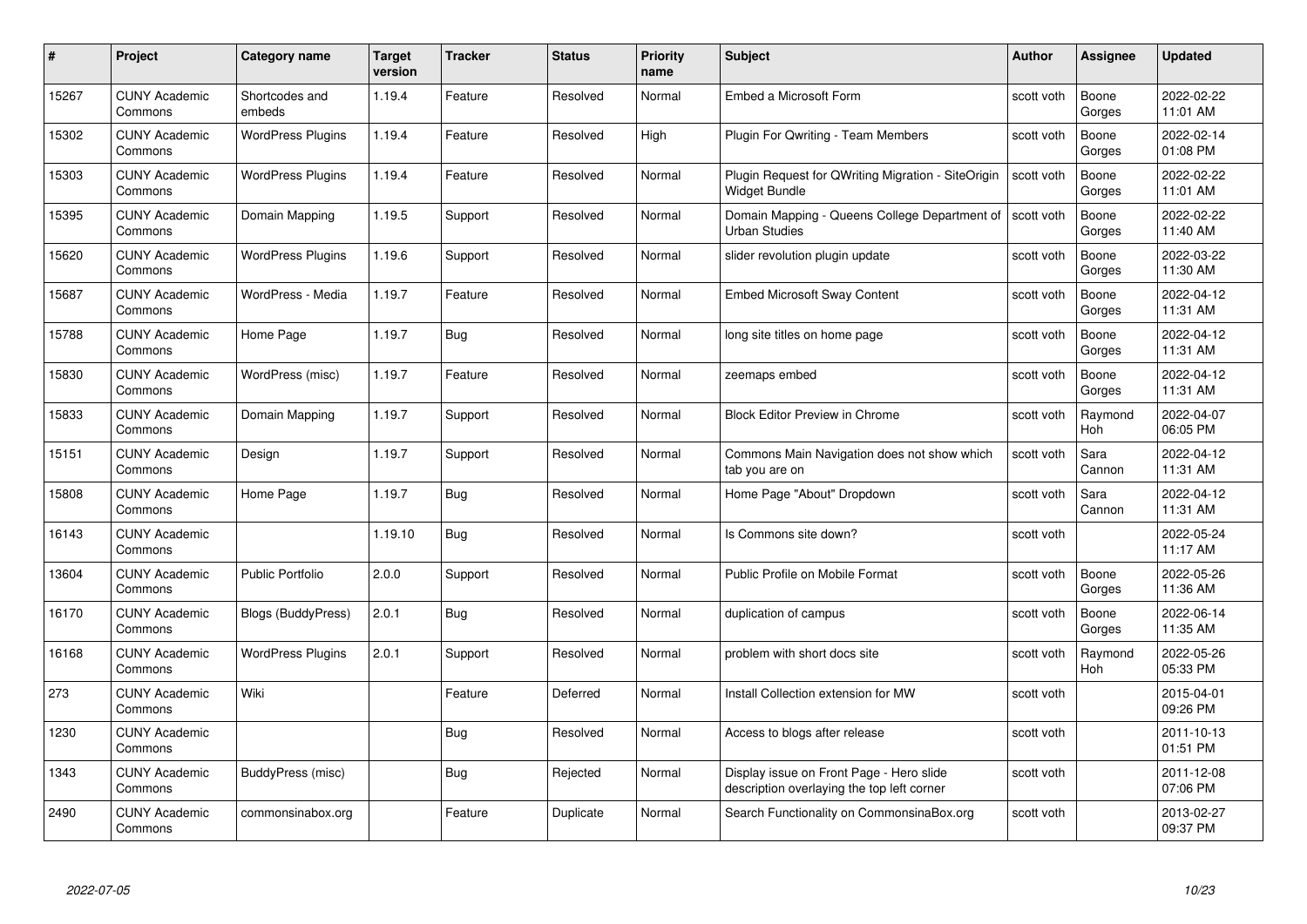| #     | Project                         | <b>Category name</b>     | Target<br>version | <b>Tracker</b> | <b>Status</b> | <b>Priority</b><br>name | <b>Subject</b>                                              | <b>Author</b> | <b>Assignee</b> | <b>Updated</b>         |
|-------|---------------------------------|--------------------------|-------------------|----------------|---------------|-------------------------|-------------------------------------------------------------|---------------|-----------------|------------------------|
| 2946  | <b>CUNY Academic</b><br>Commons | WordPress (misc)         |                   | Support        | Resolved      | Normal                  | Help Delete WP site with broken link                        | scott voth    |                 | 2014-02-08<br>09:53 AM |
| 3081  | <b>CUNY Academic</b><br>Commons | Home Page                |                   | Support        | Resolved      | Normal                  | Lost Access to Create Hero Slides                           | scott voth    |                 | 2014-02-27<br>08:06 PM |
| 3446  | <b>CUNY Academic</b><br>Commons | Domain Mapping           |                   | Support        | Rejected      | Normal                  | bkpublicscholars.org Domain Mapping Request<br>not working? | scott voth    |                 | 2014-09-05<br>09:39 AM |
| 3556  | <b>CUNY Academic</b><br>Commons | Home Page                |                   | Bug            | Resolved      | High                    | Lost Access to Create Hero Slides                           | scott voth    |                 | 2014-10-15<br>08:38 PM |
| 4424  | <b>CUNY Academic</b><br>Commons | Server                   |                   | <b>Bug</b>     | Rejected      | Normal                  | Slow Response Time                                          | scott voth    |                 | 2015-08-12<br>09:46 AM |
| 4766  | <b>CUNY Academic</b><br>Commons | Server                   |                   | Bug            | Resolved      | High                    | Sites Not Responding - Commons and CBOX                     | scott voth    |                 | 2015-10-13<br>01:05 PM |
| 5032  | <b>CUNY Academic</b><br>Commons | Server                   |                   | Support        | Resolved      | Normal                  | Error establishing a database connection                    | scott voth    |                 | 2015-12-14<br>08:46 PM |
| 5271  | <b>CUNY Academic</b><br>Commons | Server                   |                   | Support        | Resolved      | High                    | CBOX and Commons sites down?                                | scott voth    |                 | 2016-02-28<br>12:30 PM |
| 5747  | <b>CUNY Academic</b><br>Commons | Server                   |                   | <b>Bug</b>     | Resolved      | Urgent                  | Commons Site seems to be down                               | scott voth    |                 | 2016-06-27<br>09:16 PM |
| 6111  | <b>CUNY Academic</b><br>Commons | Registration             |                   | Support        | Resolved      | Normal                  | Manually Activate Member Account - Sunjum<br>Hussain        | scott voth    |                 | 2016-10-11<br>08:21 PM |
| 7802  | CUNY Academic<br>Commons        |                          |                   | Support        | Duplicate     | Normal                  | SPS Faculty site stopped receiving notifications            | scott voth    |                 | 2017-03-16<br>05:33 PM |
| 9675  | <b>CUNY Academic</b><br>Commons | WordPress (misc)         |                   | Support        | Resolved      | Normal                  | Upload html file to new labor forum site                    | scott voth    |                 | 2018-04-30<br>09:15 PM |
| 9707  | <b>CUNY Academic</b><br>Commons | commonsinabox.org        |                   | Support        | Resolved      | Normal                  | CommonsinaBox.org DEV admin not responding                  | scott voth    |                 | 2018-05-07<br>10:38 AM |
| 9776  | <b>CUNY Academic</b><br>Commons | <b>WordPress Themes</b>  |                   | Support        | Rejected      | Normal                  | Theme Request - Pilot Fish                                  | scott voth    |                 | 2018-05-17<br>02:36 PM |
| 9959  | <b>CUNY Academic</b><br>Commons | <b>WordPress Plugins</b> |                   | Bug            | Resolved      | Normal                  | Carto Map embed issue                                       | scott voth    |                 | 2018-06-22<br>07:00 PM |
| 10528 | <b>CUNY Academic</b><br>Commons | Domain Mapping           |                   | Support        | Rejected      | Normal                  | domain Mapping request for Kelly Josephs Baker              | scott voth    |                 | 2018-10-15<br>11:20 AM |
| 10679 | <b>CUNY Academic</b><br>Commons | Server                   |                   | Bug            | Rejected      | Normal                  | Site response time                                          | scott voth    |                 | 2018-11-08<br>05:43 PM |
| 10749 | <b>CUNY Academic</b><br>Commons | <b>WordPress Plugins</b> |                   | Support        | Duplicate     | Normal                  | Plugin Request - H5P                                        | scott voth    |                 | 2018-11-26<br>03:22 PM |
| 11276 | CUNY Academic<br>Commons        | <b>WordPress Plugins</b> |                   | Support        | Resolved      | Normal                  | unable to embed PDF with PDF Embedder                       | scott voth    |                 | 2019-05-14<br>05:03 PM |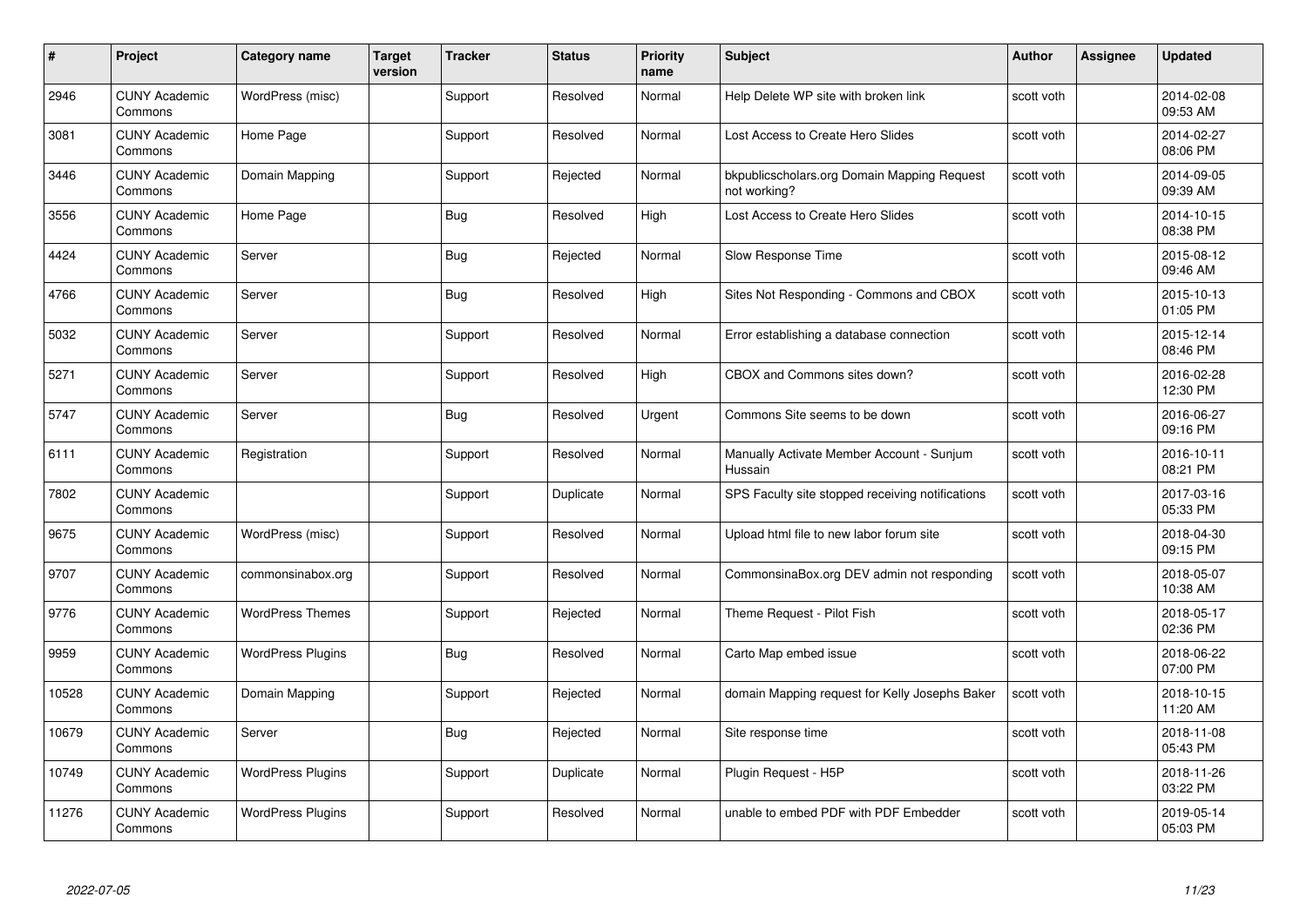| #     | Project                         | <b>Category name</b>     | Target<br>version | <b>Tracker</b> | <b>Status</b> | <b>Priority</b><br>name | <b>Subject</b>                                                          | <b>Author</b> | <b>Assignee</b> | <b>Updated</b>         |
|-------|---------------------------------|--------------------------|-------------------|----------------|---------------|-------------------------|-------------------------------------------------------------------------|---------------|-----------------|------------------------|
| 11394 | <b>CUNY Academic</b><br>Commons |                          |                   | Design/UX      | Rejected      | Normal                  | Help Hyperlink and Help homepage                                        | scott voth    |                 | 2019-05-17<br>03:45 PM |
| 11532 | <b>CUNY Academic</b><br>Commons | About page               |                   | <b>Bug</b>     | Rejected      | Normal                  | About >> Contact Us sub-tab on homepage                                 | scott voth    |                 | 2019-06-16<br>12:04 AM |
| 12796 | <b>CUNY Academic</b><br>Commons | <b>WordPress Plugins</b> |                   | Support        | Resolved      | Normal                  | Timeline JS                                                             | scott voth    |                 | 2020-06-03<br>04:10 PM |
| 13374 | <b>CUNY Academic</b><br>Commons | Domain Mapping           |                   | Support        | Resolved      | Normal                  | domain mapping question                                                 | scott voth    |                 | 2020-10-01<br>01:10 PM |
| 13716 | <b>CUNY Academic</b><br>Commons | <b>WordPress Plugins</b> |                   | Support        | Resolved      | Normal                  | Events sidebar issue with segalcenter.org                               | scott voth    |                 | 2020-12-21<br>10:55 AM |
| 14847 | <b>CUNY Academic</b><br>Commons | <b>WordPress Plugins</b> |                   | Support        | Resolved      | Normal                  | JetPack Issue displaying simple images                                  | scott voth    |                 | 2021-10-10<br>12:40 PM |
| 15204 | <b>CUNY Academic</b><br>Commons | WordPress (misc)         |                   | Support        | Resolved      | Normal                  | PDF export replaces Polish letter "I" with "?"                          | scott voth    |                 | 2022-01-19<br>04:35 PM |
| 2056  | <b>CUNY Academic</b><br>Commons | Wiki                     |                   | Bug            | Rejected      | Normal                  | MediaWiki - Embedding Video Functionality<br>Seems Broken               | scott voth    | Boone<br>Gorges | 2016-05-31<br>12:16 PM |
| 2209  | <b>CUNY Academic</b><br>Commons | WordPress (misc)         |                   | Feature        | Resolved      | Normal                  | Install Q & A Plugin on Commonsinabox.org                               | scott voth    | Boone<br>Gorges | 2012-10-21<br>10:53 AM |
| 2435  | <b>CUNY Academic</b><br>Commons | commonsinabox.org        |                   | <b>Bug</b>     | Resolved      | Normal                  | commonsinabox.org - media upload file types                             | scott voth    | Boone<br>Gorges | 2013-02-13<br>09:58 PM |
| 2484  | CUNY Academic<br>Commons        | commonsinabox.org        |                   | Bug            | Resolved      | Normal                  | Forum posts are vanishing - can only view last few<br>on Help & Support | scott voth    | Boone<br>Gorges | 2013-03-01<br>11:19 AM |
| 2511  | <b>CUNY Academic</b><br>Commons | WordPress (misc)         |                   | <b>Bug</b>     | Resolved      | Normal                  | Lost Access to Create Hero Slides                                       | scott voth    | Boone<br>Gorges | 2013-03-11<br>10:24 AM |
| 2900  | <b>CUNY Academic</b><br>Commons | WordPress (misc)         |                   | Support        | Resolved      | Normal                  | Theme request - Imbalance2                                              | scott voth    | Boone<br>Gorges | 2013-11-23<br>10:30 AM |
| 2965  | <b>CUNY Academic</b><br>Commons | commonsinabox.org        |                   | Support        | Resolved      | High                    | Spammers on commonsinabox.org                                           | scott voth    | Boone<br>Gorges | 2014-01-19<br>02:56 PM |
| 2966  | <b>CUNY Academic</b><br>Commons | WordPress (misc)         |                   | Support        | Resolved      | Normal                  | Lost Access to Create/Deactivate Hero Slides                            | scott voth    | Boone<br>Gorges | 2014-01-20<br>05:06 PM |
| 3198  | <b>CUNY Academic</b><br>Commons | <b>WordPress Plugins</b> |                   | Support        | Rejected      | Normal                  | Revolution Slider plugin gets error when creating<br>"lavers"           | scott voth    | Boone<br>Gorges | 2014-05-21<br>09:57 PM |
| 3199  | <b>CUNY Academic</b><br>Commons | Domain Mapping           |                   | Support        | Resolved      | Normal                  | domain mapping request - bethanyholmstrom.net                           | scott voth    | Boone<br>Gorges | 2014-05-08<br>02:40 PM |
| 3500  | <b>CUNY Academic</b><br>Commons | WordPress (misc)         |                   | Support        | Rejected      | Normal                  | Invitation to Join Site Unsuccessful?                                   | scott voth    | Boone<br>Gorges | 2014-09-28<br>01:28 PM |
| 3935  | CUNY Academic<br>Commons        | WordPress (misc)         |                   | <b>Bug</b>     | Duplicate     | Normal                  | Member consistently gets blank page.php when<br>saving posts            | scott voth    | Boone<br>Gorges | 2015-03-21<br>12:00 PM |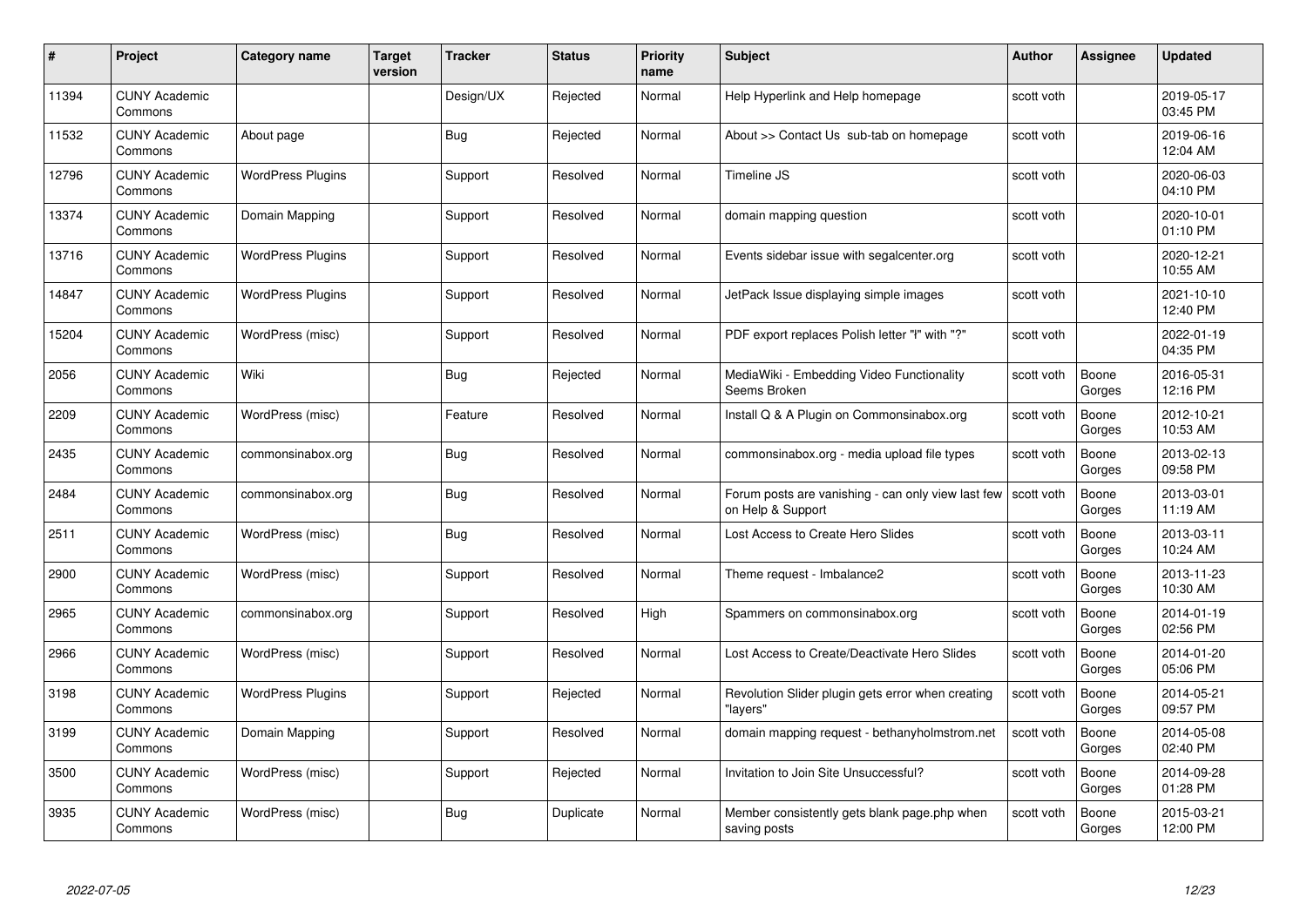| #     | Project                         | <b>Category name</b>              | <b>Target</b><br>version | <b>Tracker</b> | <b>Status</b> | <b>Priority</b><br>name | <b>Subject</b>                                           | <b>Author</b> | Assignee        | <b>Updated</b>         |
|-------|---------------------------------|-----------------------------------|--------------------------|----------------|---------------|-------------------------|----------------------------------------------------------|---------------|-----------------|------------------------|
| 3957  | <b>CUNY Academic</b><br>Commons | <b>WordPress</b><br>(Permissions) |                          | Support        | Resolved      | Normal                  | Lost Access to Create Hero Slides                        | scott voth    | Boone<br>Gorges | 2015-03-30<br>08:57 PM |
| 4407  | <b>CUNY Academic</b><br>Commons | Group Forums                      |                          | <b>Bug</b>     | Resolved      | Normal                  | Disable Forum on Existing group is not working           | scott voth    | Boone<br>Gorges | 2015-08-11<br>03:13 PM |
| 4603  | <b>CUNY Academic</b><br>Commons | <b>WordPress Plugins</b>          |                          | Support        | Resolved      | Normal                  | Plugin Request: Search and Filter                        | scott voth    | Boone<br>Gorges | 2015-09-21<br>11:31 AM |
| 5493  | <b>CUNY Academic</b><br>Commons | <b>WordPress Plugins</b>          |                          | Bug            | Rejected      | Normal                  | Plugin Request - WP Data Tables                          | scott voth    | Boone<br>Gorges | 2016-04-27<br>02:55 PM |
| 7883  | <b>CUNY Academic</b><br>Commons | <b>WordPress Plugins</b>          |                          | Feature        | Rejected      | Normal                  | plugin request                                           | scott voth    | Boone<br>Gorges | 2017-04-01<br>11:10 AM |
| 7892  | <b>CUNY Academic</b><br>Commons | Commons In A Box                  |                          | <b>Bug</b>     | Rejected      | Normal                  | CBOX - Group widget filter links overlap widget<br>title | scott voth    | Boone<br>Gorges | 2017-04-04<br>10:16 AM |
| 7894  | <b>CUNY Academic</b><br>Commons | Group Forums                      |                          | <b>Bug</b>     | Duplicate     | Normal                  | Forum topics not showing former content                  | scott voth    | Boone<br>Gorges | 2017-04-02<br>06:30 PM |
| 8153  | <b>CUNY Academic</b><br>Commons | Homepage Slides                   |                          | <b>Bug</b>     | Resolved      | Normal                  | Hero Slide Permissions                                   | scott voth    | Boone<br>Gorges | 2017-05-17<br>08:29 PM |
| 8602  | <b>CUNY Academic</b><br>Commons | WordPress - Media                 |                          | Support        | Duplicate     | Normal                  | Member not able to access Media tab on site              | scott voth    | Boone<br>Gorges | 2017-08-29<br>11:54 AM |
| 11173 | <b>CUNY Academic</b><br>Commons | Documentation                     |                          | Support        | Resolved      | Normal                  | <b>Accessibility Checker</b>                             | scott voth    | Boone<br>Gorges | 2019-02-26<br>11:00 PM |
| 11190 | <b>CUNY Academic</b><br>Commons | Domain Mapping                    |                          | Support        | Resolved      | Normal                  | Domain Mapping Request - Kate Culkin                     | scott voth    | Boone<br>Gorges | 2019-03-16<br>10:01 AM |
| 12853 | <b>CUNY Academic</b><br>Commons | WordPress - Media                 |                          | Bug            | Resolved      | Normal                  | Download All Media throws error                          | scott voth    | Boone<br>Gorges | 2020-05-29<br>09:26 AM |
| 13021 | <b>CUNY Academic</b><br>Commons | <b>BuddyPress Docs</b>            |                          | Support        | Resolved      | Normal                  | new group library question                               | scott voth    | Boone<br>Gorges | 2020-07-07<br>02:55 PM |
| 13892 | <b>CUNY Academic</b><br>Commons | Performance                       |                          | Bug            | Rejected      | Normal                  | Sluggish Response Times                                  | scott voth    | Boone<br>Gorges | 2021-01-28<br>08:45 PM |
| 14733 | <b>CUNY Academic</b><br>Commons | <b>Commons Profile</b>            |                          | Support        | Duplicate     | Normal                  | Academic Interests UI                                    | scott voth    | Boone<br>Gorges | 2021-09-15<br>10:52 PM |
| 15767 | <b>CUNY Academic</b><br>Commons | WordPress (misc)                  |                          | Support        | New           | Normal                  | Site loading slowly                                      | scott voth    | Boone<br>Gorges | 2022-04-04<br>08:56 PM |
| 16167 | <b>CUNY Academic</b><br>Commons | Domain Mapping                    |                          | Bug            | Resolved      | Normal                  | gcurban.org/loading issue                                | scott voth    | Boone<br>Gorges | 2022-05-26<br>03:29 PM |
| 7955  | <b>CUNY Academic</b><br>Commons | User Experience                   |                          | Design/UX      | Rejected      | Normal                  | Groups and Sites tabs                                    | scott voth    | Chris Stein     | 2017-10-11<br>11:31 AM |
| 11671 | <b>CUNY Academic</b><br>Commons | Information<br>Architecture       |                          | Design/UX      | Resolved      | Normal                  | Commons Home Page Access                                 | scott voth    | Chris Stein     | 2019-07-30<br>04:39 PM |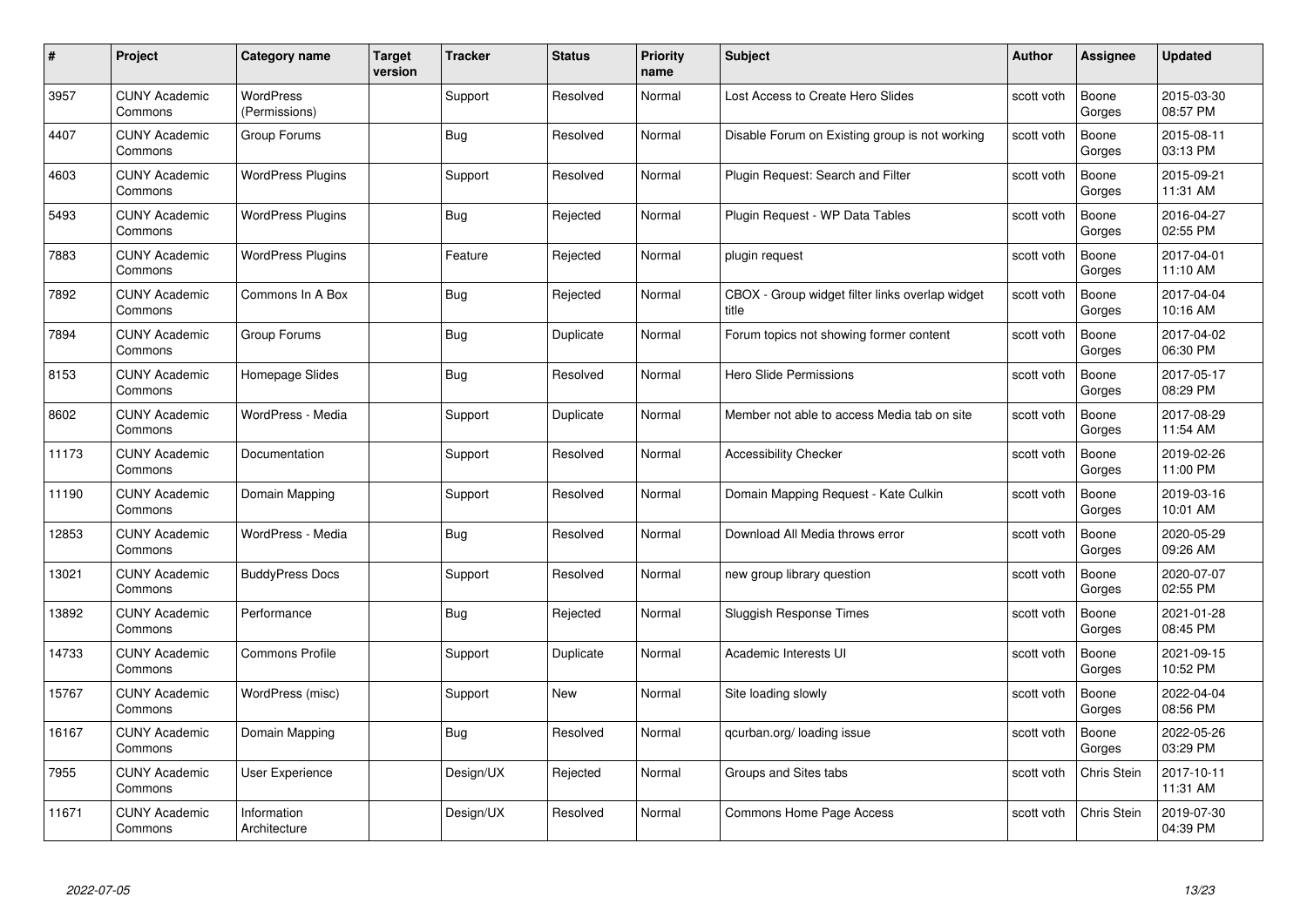| #     | Project                         | <b>Category name</b>     | <b>Target</b><br>version | <b>Tracker</b> | <b>Status</b>        | <b>Priority</b><br>name | <b>Subject</b>                                                          | <b>Author</b> | Assignee              | <b>Updated</b>         |
|-------|---------------------------------|--------------------------|--------------------------|----------------|----------------------|-------------------------|-------------------------------------------------------------------------|---------------|-----------------------|------------------------|
| 6178  | <b>CUNY Academic</b><br>Commons | <b>WordPress Plugins</b> |                          | <b>Bug</b>     | Rejected             | Normal                  | Social Sharing via JetPack Not Working                                  | scott voth    | Daniel Jones          | 2017-05-01<br>10:24 PM |
| 367   | <b>CUNY Academic</b><br>Commons | Wiki                     |                          | Feature        | Rejected             | Low                     | Wiki Search                                                             | scott voth    | Dominic<br>Giglio     | 2016-05-31<br>12:16 PM |
| 1242  | <b>CUNY Academic</b><br>Commons | <b>WordPress Themes</b>  |                          | Feature        | Rejected             | Normal                  | Theme request: Woo Theme "Teamster"                                     | scott voth    | Matt Gold             | 2016-10-24<br>11:41 AM |
| 3067  | <b>CUNY Academic</b><br>Commons | <b>WordPress Themes</b>  |                          | <b>Bug</b>     | Resolved             | Normal                  | Twenty Fourteen Theme Not Available                                     | scott voth    | Matt Gold             | 2014-02-22<br>11:35 AM |
| 3641  | <b>CUNY Academic</b><br>Commons | <b>WordPress Themes</b>  |                          | Support        | Rejected             | Normal                  | New Theme Request: Outspoken (a premium WP<br>Shower theme)             | scott voth    | <b>Matt Gold</b>      | 2014-11-18<br>08:08 PM |
| 3702  | <b>CUNY Academic</b><br>Commons | <b>WordPress Themes</b>  |                          | Support        | Resolved             | Normal                  | access the Old Paper Theme                                              | scott voth    | <b>Matt Gold</b>      | 2014-12-09<br>09:21 AM |
| 3713  | <b>CUNY Academic</b><br>Commons | Server                   |                          | Support        | Resolved             | Normal                  | Slow Response Time                                                      | scott voth    | Matt Gold             | 2014-12-13<br>04:25 PM |
| 5270  | <b>CUNY Academic</b><br>Commons | Server                   |                          | Support        | Rejected             | Normal                  | Slow Response Time                                                      | scott voth    | Matt Gold             | 2016-02-27<br>08:34 PM |
| 5846  | <b>CUNY Academic</b><br>Commons | Membership               |                          | Support        | Resolved             | Normal                  | Add Undergraduate Member to the Commons                                 | scott voth    | <b>Matt Gold</b>      | 2016-07-27<br>08:28 AM |
| 6181  | <b>CUNY Academic</b><br>Commons | Membership               |                          | Support        | Resolved             | Normal                  | Membership Request - Hunter Alum                                        | scott voth    | Matt Gold             | 2016-10-10<br>06:43 PM |
| 12147 | <b>CUNY Academic</b><br>Commons | Events                   |                          | Support        | Duplicate            | Normal                  | Changes to the Events Calendar "subscribe"<br>interface                 | scott voth    | Raymond<br>Hoh        | 2020-11-05<br>06:00 PM |
| 16245 | <b>CUNY Academic</b><br>Commons | WordPress (misc)         |                          | Bug            | Reporter<br>Feedback | Normal                  | Save Button missing on WordPress Profile page                           | scott voth    | Raymond<br><b>Hoh</b> | 2022-06-16<br>03:09 PM |
| 3604  | <b>CUNY Academic</b><br>Commons | cuny.is                  |                          | Support        | Resolved             | Normal                  | LLJournal CUNY.IS request                                               | scott voth    | Sarah<br>Morgano      | 2014-10-26<br>05:47 PM |
| 6110  | <b>CUNY Academic</b><br>Commons | cuny.is                  |                          | Support        | Resolved             | Normal                  | cuny.is Request                                                         | scott voth    | Sarah<br>Morgano      | 2016-10-03<br>03:03 AM |
| 573   | <b>CUNY Academic</b><br>Commons | WordPress (misc)         |                          | Support        | Resolved             | Normal                  | Vimeo Plus                                                              | scott voth    | scott voth            | 2011-02-13<br>12:03 PM |
| 737   | <b>CUNY Academic</b><br>Commons | WordPress (misc)         |                          | Feature        | Resolved             | Normal                  | Add Explanation of "Sort & Shuffle" to Atahualpa<br>Codex documentation | scott voth    | scott voth            | 2011-06-05<br>10:39 AM |
| 3703  | <b>CUNY Academic</b><br>Commons | Homepage Slides          |                          | Bug            | Rejected             | Normal                  | Delay in Loading Hero Slide Images                                      | scott voth    | scott voth            | 2014-12-11<br>08:42 PM |
| 4842  | <b>CUNY Academic</b><br>Commons | Homepage Slides          |                          | Support        | Resolved             | Normal                  | Lost Access to Create Hero Slides                                       | scott voth    | scott voth            | 2015-10-31<br>03:17 PM |
| 6515  | <b>CUNY Academic</b><br>Commons | Homepage Slides          |                          | <b>Bug</b>     | Resolved             | Normal                  | Gallery Posts (i.e. Hero slides) are Not Working                        | scott voth    | scott voth            | 2019-09-23<br>03:01 PM |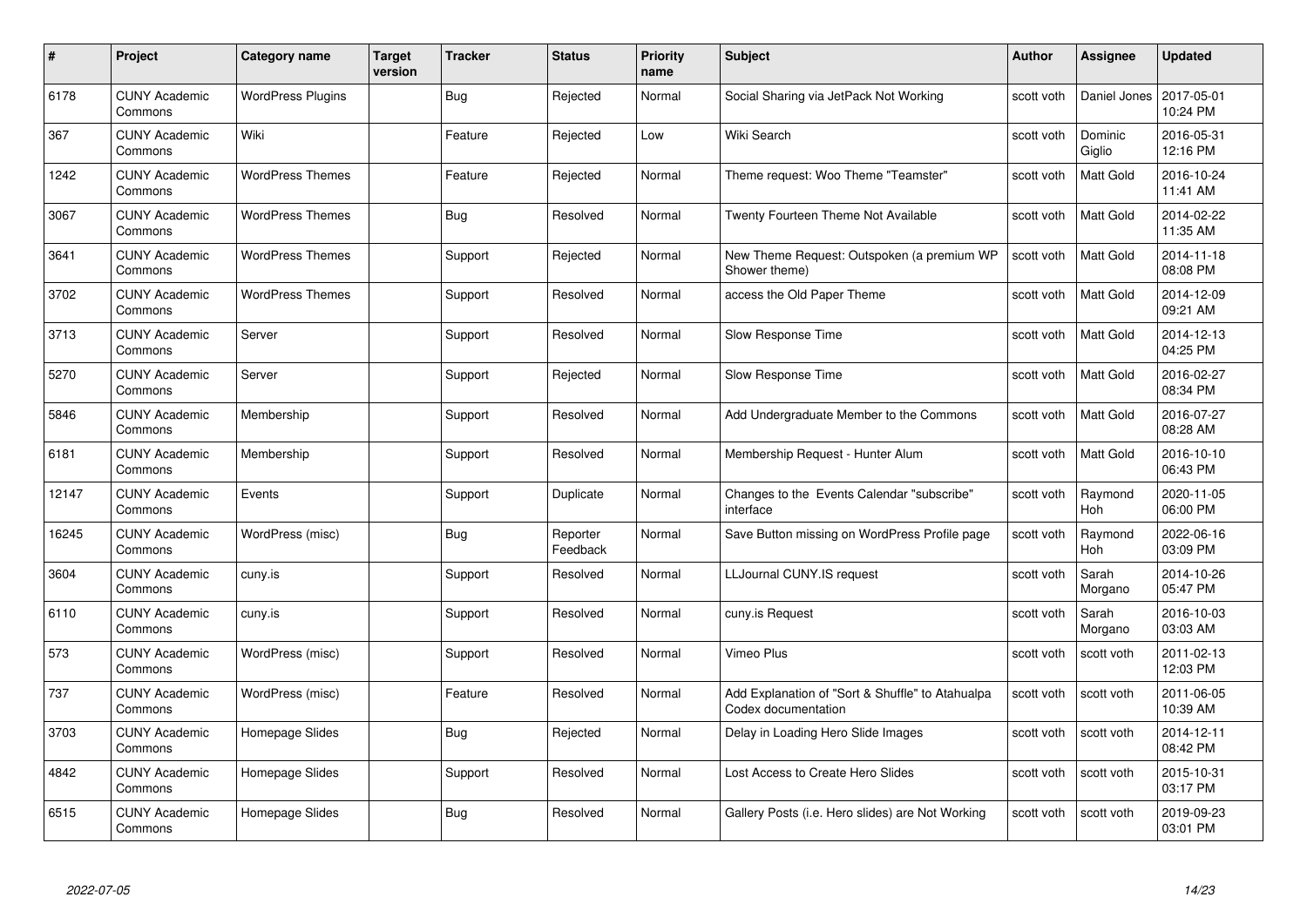| #     | Project                         | <b>Category name</b>     | Target<br>version | <b>Tracker</b> | <b>Status</b>        | <b>Priority</b><br>name | <b>Subject</b>                                                                   | Author     | <b>Assignee</b>       | <b>Updated</b>         |
|-------|---------------------------------|--------------------------|-------------------|----------------|----------------------|-------------------------|----------------------------------------------------------------------------------|------------|-----------------------|------------------------|
| 11974 | <b>CUNY Academic</b><br>Commons | Documentation            |                   | Feature        | Resolved             | Normal                  | Help tracking down documentation on JetPack                                      | scott voth | scott voth            | 2019-10-12<br>01:08 PM |
| 13946 | <b>CUNY Academic</b><br>Commons | <b>WordPress Plugins</b> | 2.1.0             | Support        | Assigned             | Normal                  | <b>Custom Embed handler For OneDrive files</b>                                   | scott voth | Raymond<br><b>Hoh</b> | 2022-05-26<br>10:46 AM |
| 11788 | <b>CUNY Academic</b><br>Commons | <b>WordPress Plugins</b> | Future<br>release | Support        | Reporter<br>Feedback | Normal                  | Plugin Request - Browse Aloud                                                    | scott voth |                       | 2019-09-24<br>08:42 AM |
| 11860 | <b>CUNY Academic</b><br>Commons | Registration             | Future<br>release | Feature        | New                  | Normal                  | Ensure Students Are Aware They Can Use<br>Aliases At Registration                | scott voth |                       | 2019-09-24<br>08:46 AM |
| 12573 | <b>CUNY Academic</b><br>Commons | <b>WordPress Plugins</b> | Future<br>release | <b>Bug</b>     | New                  | Normal                  | <b>CommentPress Core Issues</b>                                                  | scott voth |                       | 2020-03-24<br>04:32 PM |
| 403   | <b>CUNY Academic</b><br>Commons | BuddyPress (misc)        | Future<br>release | Feature        | Duplicate            | Normal                  | Personalization of the Profile Page                                              | scott voth | Boone<br>Gorges       | 2010-11-22<br>11:32 AM |
| 519   | <b>CUNY Academic</b><br>Commons | <b>BuddyPress Docs</b>   | Future<br>release | Feature        | Assigned             | Low                     | TOC for individual docs - for new BP "wiki-like"<br>plugin                       | scott voth | Boone<br>Gorges       | 2015-11-09<br>05:54 PM |
| 4841  | <b>CUNY Academic</b><br>Commons | Design                   | Future<br>release | Bug            | Rejected             | Normal                  | Font style on "Friends" Page seems different                                     | scott voth | Boone<br>Gorges       | 2015-11-03<br>07:40 AM |
| 7289  | <b>CUNY Academic</b><br>Commons | <b>WordPress Plugins</b> | Future<br>release | Support        | Abandoned            | Normal                  | OHMS - Metadata Synchronizer - Cynthia Tobar ·<br><b>Oral Histories</b>          | scott voth | Boone<br>Gorges       | 2018-07-22<br>01:22 PM |
| 10226 | <b>CUNY Academic</b><br>Commons | Courses                  | Future<br>release | Feature        | New                  | Normal                  | Add "My Courses" to drop down list                                               | scott voth | Boone<br>Gorges       | 2021-11-19<br>12:42 PM |
| 11531 | <b>CUNY Academic</b><br>Commons | Events                   | Future<br>release | Feature        | New                  | Normal                  | Main Events calendar should include non-public<br>events that user has access to | scott voth | Boone<br>Gorges       | 2019-06-11<br>10:00 AM |
| 14113 | <b>CUNY Academic</b><br>Commons | WordPress (misc)         | Future<br>release | <b>Bug</b>     | Hold                 | Normal                  | Block Editor Not Working on this page - Json error                               | scott voth | Boone<br>Gorges       | 2021-03-05<br>11:01 AM |
| 5827  | <b>CUNY Academic</b><br>Commons | <b>Public Portfolio</b>  | Future<br>release | <b>Bug</b>     | Assigned             | Normal                  | Academic Interests square bracket links not<br>working                           | scott voth | Chris Stein           | 2016-08-11<br>11:59 PM |
| 10354 | <b>CUNY Academic</b><br>Commons | <b>Public Portfolio</b>  | Future<br>release | Feature        | New                  | Normal                  | Opt out of Having a Profile Page                                                 | scott voth | Chris Stein           | 2020-05-12<br>10:43 AM |
| 4438  | <b>CUNY Academic</b><br>Commons | Events                   | Future<br>release | Bug            | Assigned             | Normal                  | Events Calendar - Export Recurring Events                                        | scott voth | Daniel Jones          | 2016-05-23<br>04:25 PM |
| 1444  | <b>CUNY Academic</b><br>Commons | WordPress (misc)         | Future<br>release | Feature        | Resolved             | Normal                  | Plugin Request: Google Analytics For WordPress                                   | scott voth | Dominic<br>Giglio     | 2012-07-14<br>09:28 AM |
| 3492  | <b>CUNY Academic</b><br>Commons | <b>WordPress Themes</b>  | Future<br>release | Support        | Assigned             | Normal                  | Add CBOX theme to the Commons                                                    | scott voth | Raymond<br><b>Hoh</b> | 2014-10-08<br>05:55 PM |
| 4535  | <b>CUNY Academic</b><br>Commons | My Commons               | Future<br>release | <b>Bug</b>     | New                  | Low                     | My Commons filter issue                                                          | scott voth | Raymond<br>Hoh        | 2015-09-01<br>11:17 AM |
| 1936  | <b>CUNY Academic</b><br>Commons | Redmine                  | Not<br>tracked    | <b>Bug</b>     | Resolved             | Normal                  | Redmine email notifications                                                      | scott voth |                       | 2012-06-15<br>11:59 AM |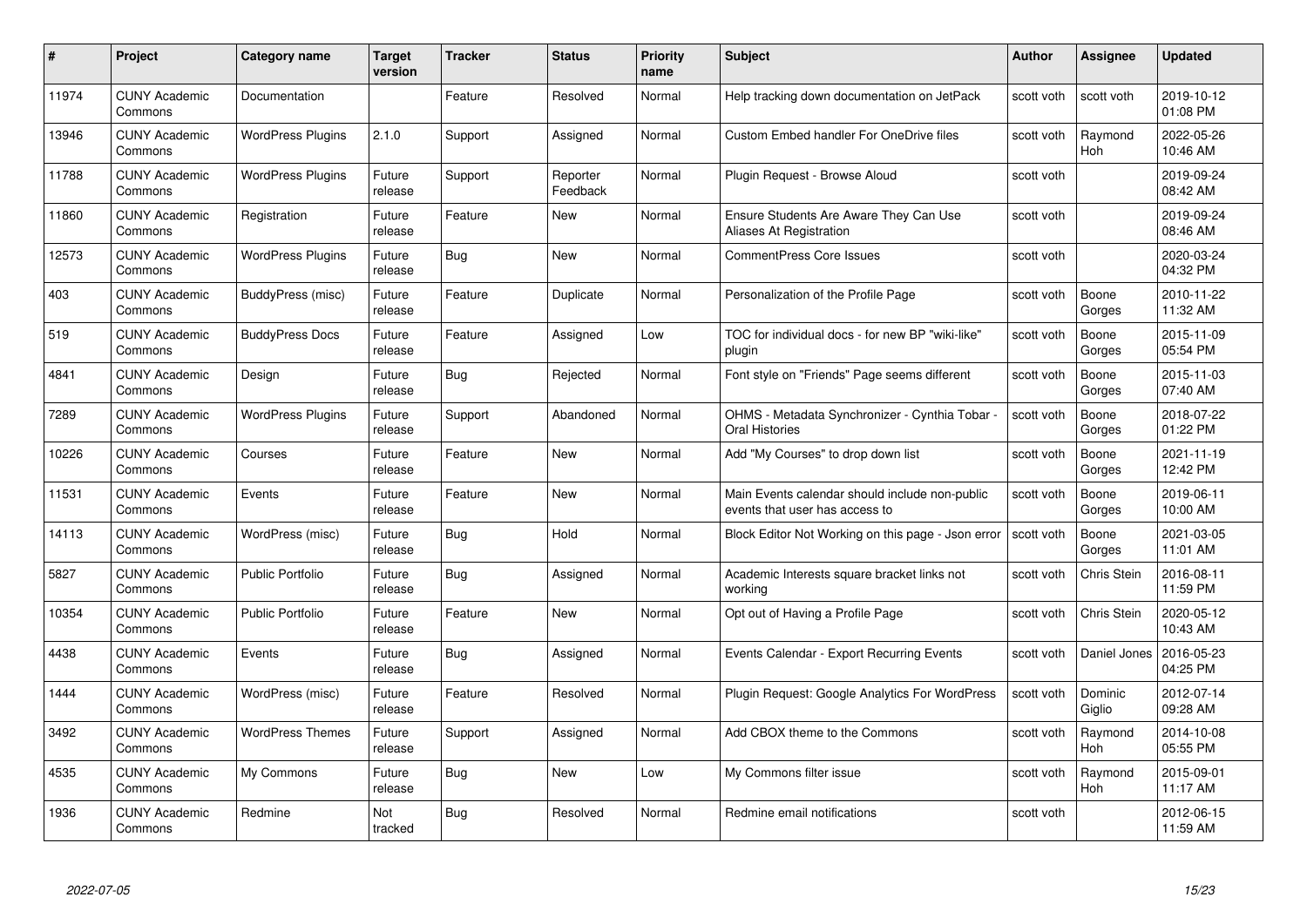| #     | Project                         | Category name            | <b>Target</b><br>version | <b>Tracker</b> | <b>Status</b>        | <b>Priority</b><br>name | <b>Subject</b>                                                                 | <b>Author</b> | <b>Assignee</b> | <b>Updated</b>         |
|-------|---------------------------------|--------------------------|--------------------------|----------------|----------------------|-------------------------|--------------------------------------------------------------------------------|---------------|-----------------|------------------------|
| 2947  | <b>CUNY Academic</b><br>Commons |                          | Not<br>tracked           | Support        | Resolved             | Normal                  | Question on "Tools>>Domain Mapping"                                            | scott voth    |                 | 2013-12-21<br>07:14 PM |
| 3549  | <b>CUNY Academic</b><br>Commons | commonsinabox.org        | Not<br>tracked           | Support        | Rejected             | Normal                  | Spam on CBOX.org                                                               | scott voth    |                 | 2014-10-15<br>12:10 AM |
| 3621  | <b>CUNY Academic</b><br>Commons | Domain Mapping           | Not<br>tracked           | Support        | Resolved             | Normal                  | Question - Google Analytics, Mapped Domains,<br>and WP-Google-Analytics plugin | scott voth    |                 | 2015-04-01<br>09:16 PM |
| 4047  | <b>CUNY Academic</b><br>Commons | <b>WordPress Themes</b>  | Not<br>tracked           | Support        | Resolved             | Normal                  | Help James Samuel with Theme after it was<br>updated                           | scott voth    |                 | 2015-07-21<br>06:12 PM |
| 4107  | <b>CUNY Academic</b><br>Commons | Server                   | Not<br>tracked           | <b>Bug</b>     | Resolved             | Normal                  | Slow Response Time and "Error establishing a<br>database connection"           | scott voth    |                 | 2015-06-11<br>09:33 AM |
| 4685  | <b>CUNY Academic</b><br>Commons | Server                   | <b>Not</b><br>tracked    | <b>Bug</b>     | Resolved             | Immediate               | Response Time Poor - Unable to connect to<br>database                          | scott voth    |                 | 2015-09-28<br>09:16 PM |
| 5295  | <b>CUNY Academic</b><br>Commons | Server                   | Not<br>tracked           | <b>Bug</b>     | Resolved             | Normal                  | Lousy Response Time and sporadic timeouts                                      | scott voth    |                 | 2016-03-15<br>10:03 AM |
| 5829  | <b>CUNY Academic</b><br>Commons | Upgrades                 | Not<br>tracked           | Bug            | Resolved             | Normal                  | New Server - Creating a Group - Sometimes get<br>502 error                     | scott voth    |                 | 2016-08-01<br>11:58 PM |
| 7295  | <b>CUNY Academic</b><br>Commons | commonsinabox.org        | Not<br>tracked           | Support        | Resolved             | High                    | commonsinabox.org performance issues                                           | scott voth    |                 | 2017-01-03<br>10:52 AM |
| 7343  | <b>CUNY Academic</b><br>Commons | commonsinabox.org        | Not<br>tracked           | Bug            | Resolved             | Normal                  | commonsinabox.org - unable to access backend                                   | scott voth    |                 | 2017-01-06<br>11:58 AM |
| 7625  | <b>CUNY Academic</b><br>Commons | Registration             | Not<br>tracked           | Bug            | Resolved             | Normal                  | User unable to register - gets "Forbidden"<br>message                          | scott voth    |                 | 2017-11-15<br>01:44 PM |
| 8859  | <b>CUNY Academic</b><br>Commons |                          | Not<br>tracked           | Support        | Resolved             | Normal                  | Hero Slide Permissions                                                         | scott voth    |                 | 2017-10-26<br>09:59 AM |
| 9745  | <b>CUNY Academic</b><br>Commons | Commons In A Box         | Not<br>tracked           | Support        | Resolved             | Normal                  | Commons in a Box - Query monitor                                               | scott voth    |                 | 2018-05-09<br>01:24 PM |
| 10071 | <b>CUNY Academic</b><br>Commons | WordPress (misc)         | Not<br>tracked           | <b>Bug</b>     | Resolved             | Normal                  | News Site not displaying                                                       | scott voth    |                 | 2018-07-30<br>01:19 PM |
| 10171 | <b>CUNY Academic</b><br>Commons | WordPress (misc)         | Not<br>tracked           | Support        | Resolved             | Normal                  | <b>Migration Question</b>                                                      | scott voth    |                 | 2018-09-12<br>01:48 PM |
| 10982 | <b>CUNY Academic</b><br>Commons | Domain Mapping           | Not<br>tracked           | Support        | Reporter<br>Feedback | Normal                  | <b>CNAME</b> question                                                          | scott voth    |                 | 2019-01-22<br>04:29 PM |
| 11175 | <b>CUNY Academic</b><br>Commons | <b>WordPress Plugins</b> | Not<br>tracked           | Support        | Resolved             | Normal                  | unsubscribe action not working with Tribulant<br>newsletter plugin             | scott voth    |                 | 2019-02-28<br>04:40 PM |
| 11524 | <b>CUNY Academic</b><br>Commons | <b>WordPress Themes</b>  | Not<br>tracked           | Support        | Resolved             | Normal                  | theme purchase rights                                                          | scott voth    |                 | 2019-06-06<br>01:43 PM |
| 11530 | <b>CUNY Academic</b><br>Commons | Home Page                | Not<br>tracked           | Bug            | Resolved             | Normal                  | News Tab on homepage                                                           | scott voth    |                 | 2019-06-10<br>02:04 PM |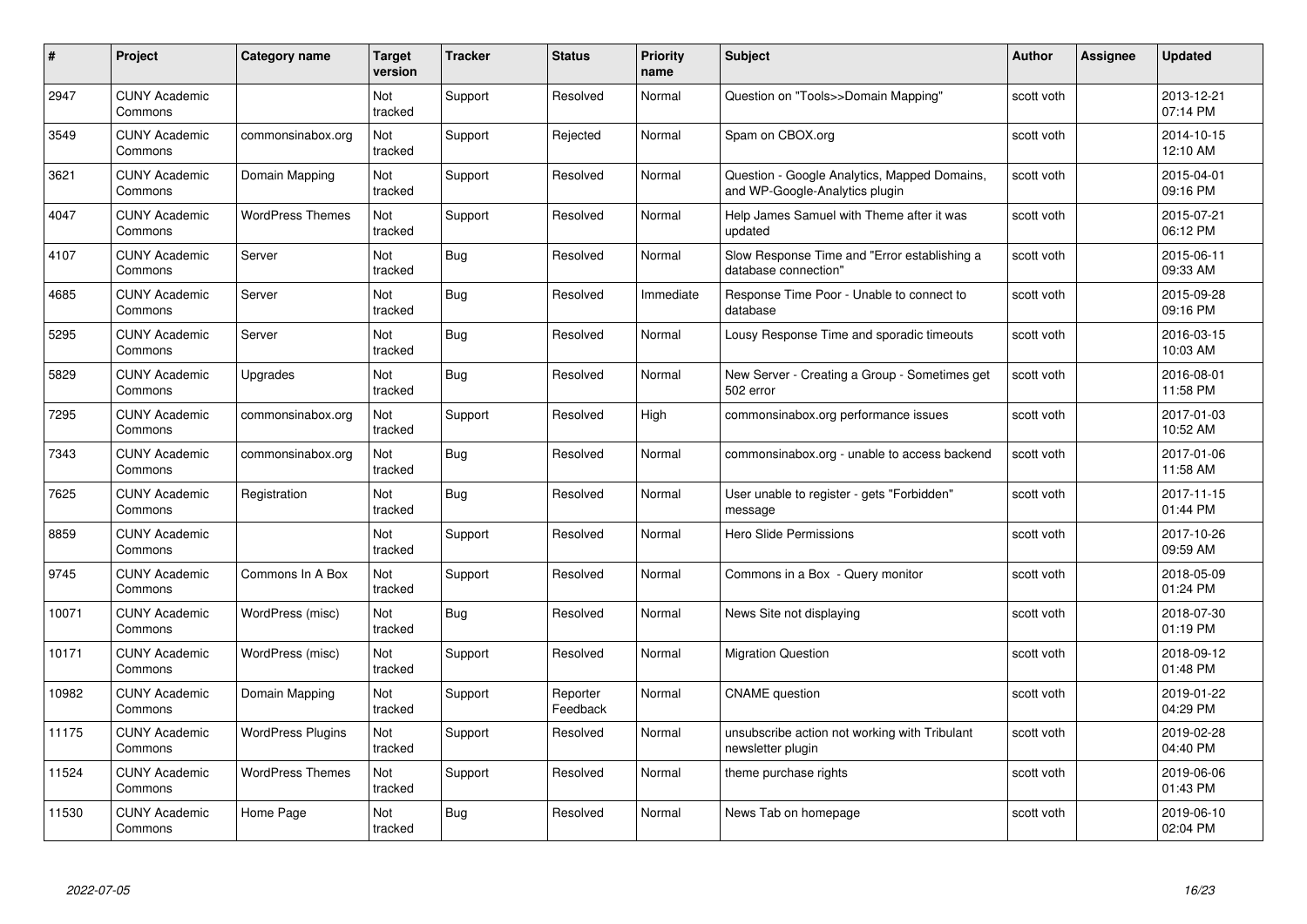| #     | Project                         | Category name           | Target<br>version | <b>Tracker</b> | <b>Status</b> | <b>Priority</b><br>name | <b>Subject</b>                                                                  | <b>Author</b> | Assignee        | <b>Updated</b>         |
|-------|---------------------------------|-------------------------|-------------------|----------------|---------------|-------------------------|---------------------------------------------------------------------------------|---------------|-----------------|------------------------|
| 11745 | <b>CUNY Academic</b><br>Commons | <b>WordPress Themes</b> | Not<br>tracked    | Support        | Resolved      | Normal                  | Make ColorMag theme available for literary bronx<br>site                        | scott voth    |                 | 2019-08-14<br>03:36 PM |
| 12773 | <b>CUNY Academic</b><br>Commons | <b>WordPress Themes</b> | Not<br>tracked    | Support        | Resolved      | Normal                  | Deprecate Serif Lite theme                                                      | scott voth    |                 | 2020-05-12<br>05:44 PM |
| 12953 | <b>CUNY Academic</b><br>Commons | <b>WordPress Themes</b> | Not<br>tracked    | Bug            | Resolved      | Normal                  | Pagination Issue on Customizr theme                                             | scott voth    |                 | 2020-07-14<br>11:53 AM |
| 13407 | <b>CUNY Academic</b><br>Commons | Domain Mapping          | Not<br>tracked    | Support        | Resolved      | Normal                  | Remove domain mapping for sexgenlab.org                                         | scott voth    |                 | 2020-09-30<br>11:35 AM |
| 13754 | <b>CUNY Academic</b><br>Commons | <b>WordPress Themes</b> | Not<br>tracked    | Feature        | Resolved      | Normal                  | Update Commons WordPress Default Theme                                          | scott voth    |                 | 2021-01-11<br>10:51 AM |
| 13755 | <b>CUNY Academic</b><br>Commons | <b>WordPress Themes</b> | Not<br>tracked    | Support        | Resolved      | Normal                  | Deprecate Twenty Ten and Twenty Eleven<br>themes                                | scott voth    |                 | 2021-01-12<br>10:46 AM |
| 14250 | <b>CUNY Academic</b><br>Commons | Support                 | Not<br>tracked    | Support        | Resolved      | Normal                  | migrate new site to old url                                                     | scott voth    |                 | 2021-04-13<br>07:41 PM |
| 437   | <b>CUNY Academic</b><br>Commons | Wiki                    | Not<br>tracked    | <b>Bug</b>     | Resolved      | High                    | Wiki not displaying images in newer pages                                       | scott voth    | Boone<br>Gorges | 2010-12-07<br>08:39 AM |
| 438   | <b>CUNY Academic</b><br>Commons | Wiki                    | Not<br>tracked    | <b>Bug</b>     | Resolved      | High                    | lost write privileges on wiki image folder                                      | scott voth    | Boone<br>Gorges | 2010-12-07<br>10:26 AM |
| 460   | <b>CUNY Academic</b><br>Commons | Wiki                    | Not<br>tracked    | <b>Bug</b>     | Resolved      | Normal                  | Older Images not showing up on Wiki after release Scott voth<br>1.1.1           |               | Boone<br>Gorges | 2010-12-21<br>04:46 PM |
| 1486  | <b>CUNY Academic</b><br>Commons | BuddyPress (misc)       | Not<br>tracked    | <b>Bug</b>     | Resolved      | Normal                  | Blog Tag in Group                                                               | scott voth    | Boone<br>Gorges | 2011-12-21<br>07:45 AM |
| 1745  | <b>CUNY Academic</b><br>Commons | BuddyPress (misc)       | Not<br>tracked    | <b>Bug</b>     | Resolved      | Normal                  | Dashboard Access to Create Hero Slides                                          | scott voth    | Boone<br>Gorges | 2012-03-19<br>04:14 PM |
| 1932  | <b>CUNY Academic</b><br>Commons | WordPress (misc)        | Not<br>tracked    | <b>Bug</b>     | Resolved      | Normal                  | Lost access to Create Hero Slides                                               | scott voth    | Boone<br>Gorges | 2012-06-12<br>08:34 AM |
| 2287  | <b>CUNY Academic</b><br>Commons | commonsinabox.org       | Not<br>tracked    | Bug            | Resolved      | Normal                  | User reports he added an entry to the Help &<br>Support Forum - but it was lost | scott voth    | Boone<br>Gorges | 2012-11-21<br>11:27 PM |
| 2316  | <b>CUNY Academic</b><br>Commons | commonsinabox.org       | Not<br>tracked    | <b>Bug</b>     | Resolved      | Normal                  | Commonsinabox.org - group forum - can't access<br>second page of forum posts    | scott voth    | Boone<br>Gorges | 2012-12-03<br>11:57 AM |
| 2337  | <b>CUNY Academic</b><br>Commons | commonsinabox.org       | Not<br>tracked    | Bug            | Rejected      | High                    | commonsinabox.org - notifications                                               | scott voth    | Boone<br>Gorges | 2012-12-12<br>01:43 PM |
| 2347  | <b>CUNY Academic</b><br>Commons | WordPress (misc)        | Not<br>tracked    | <b>Bug</b>     | Resolved      | High                    | higheredexecutivecertificate.commons.gc.cuny.ed<br>u                            | scott voth    | Boone<br>Gorges | 2014-05-01<br>08:00 PM |
| 2392  | <b>CUNY Academic</b><br>Commons | WordPress (misc)        | Not<br>tracked    | Bug            | Resolved      | Normal                  | Lost Access to Create Hero Slides                                               | scott voth    | Boone<br>Gorges | 2013-02-04<br>10:25 AM |
| 2518  | <b>CUNY Academic</b><br>Commons | commonsinabox.org       | Not<br>tracked    | <b>Bug</b>     | Resolved      | Normal                  | Lost Access to Upload image files on<br>CommonsinaBox.org                       | scott voth    | Boone<br>Gorges | 2013-03-20<br>01:57 PM |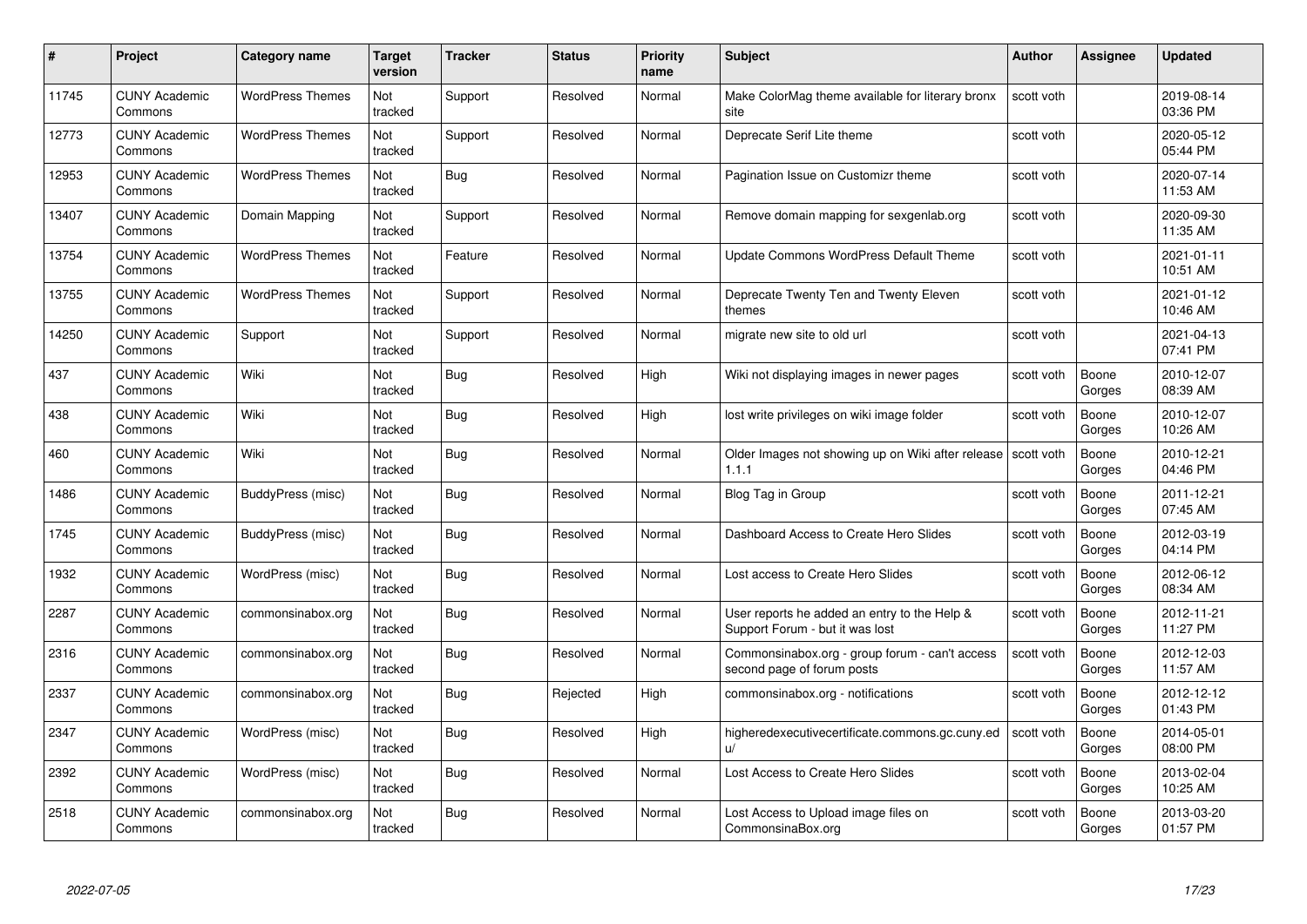| #    | Project                         | <b>Category name</b>       | Target<br>version | <b>Tracker</b> | <b>Status</b> | <b>Priority</b><br>name | <b>Subject</b>                                                    | <b>Author</b> | <b>Assignee</b> | <b>Updated</b>         |
|------|---------------------------------|----------------------------|-------------------|----------------|---------------|-------------------------|-------------------------------------------------------------------|---------------|-----------------|------------------------|
| 2561 | <b>CUNY Academic</b><br>Commons | commonsinabox.org          | Not<br>tracked    | Bug            | Resolved      | Normal                  | CSS Issues on Commonsinabox.org                                   | scott voth    | Boone<br>Gorges | 2013-05-16<br>03:31 PM |
| 2568 | <b>CUNY Academic</b><br>Commons |                            | Not<br>tracked    | Support        | Resolved      | Normal                  | Statistics Needed - Queens College Commons<br>Usage               | scott voth    | Boone<br>Gorges | 2016-01-26<br>12:35 AM |
| 2585 | <b>CUNY Academic</b><br>Commons | commonsinabox.org          | Not<br>tracked    | Bug            | Resolved      | Normal                  | commonsinbox.org - no "site features" option                      | scott voth    | Boone<br>Gorges | 2013-05-21<br>09:15 PM |
| 2631 | <b>CUNY Academic</b><br>Commons | commonsinabox.org          | Not<br>tracked    | Bug            | Resolved      | Normal                  | Bullet Points don't display in Forum posts on<br>CBOX.org         | scott voth    | Boone<br>Gorges | 2014-05-01<br>08:11 PM |
| 2633 | <b>CUNY Academic</b><br>Commons | commonsinabox.org          | Not<br>tracked    | Bug            | Resolved      | Normal                  | Mentions in CBOX.org                                              | scott voth    | Boone<br>Gorges | 2014-05-01<br>08:12 PM |
| 2679 | <b>CUNY Academic</b><br>Commons | WordPress (misc)           | Not<br>tracked    | Support        | Resolved      | Normal                  | WP Post to PDF plugin Logo                                        | scott voth    | Boone<br>Gorges | 2014-11-03<br>03:53 PM |
| 2878 | <b>CUNY Academic</b><br>Commons | WordPress (misc)           | Not<br>tracked    | Support        | Resolved      | Normal                  | Domain Mapping Request - Sarah Welsh                              | scott voth    | Boone<br>Gorges | 2016-01-26<br>12:39 AM |
| 3015 | <b>CUNY Academic</b><br>Commons |                            | Not<br>tracked    | Bug            | Resolved      | Normal                  | Lost Access to Create Hero Slides                                 | scott voth    | Boone<br>Gorges | 2014-02-04<br>07:58 PM |
| 3082 | <b>CUNY Academic</b><br>Commons | Domain Mapping             | Not<br>tracked    | Support        | Resolved      | Normal                  | Domain Mapping Request - Ruth O'Brien                             | scott voth    | Boone<br>Gorges | 2014-03-05<br>07:16 PM |
| 3120 | <b>CUNY Academic</b><br>Commons | Domain Mapping             | Not<br>tracked    | Support        | Rejected      | Normal                  | Domain Mapping Request from Paul Julian Smith                     | scott voth    | Boone<br>Gorges | 2016-01-26<br>12:41 AM |
| 3269 | <b>CUNY Academic</b><br>Commons | Domain Mapping             | Not<br>tracked    | Support        | Resolved      | Normal                  | Domain mapping request - Natascia Boeri                           | scott voth    | Boone<br>Gorges | 2015-11-30<br>03:17 PM |
| 3335 | <b>CUNY Academic</b><br>Commons | Home Page                  | Not<br>tracked    | Support        | Resolved      | Normal                  | Lost Access to Create Hero Slides                                 | scott voth    | Boone<br>Gorges | 2014-07-22<br>10:07 PM |
| 3395 | <b>CUNY Academic</b><br>Commons | <b>Email Notifications</b> | Not<br>tracked    | <b>Bug</b>     | Rejected      | Normal                  | email notification not received                                   | scott voth    | Boone<br>Gorges | 2016-01-26<br>12:05 PM |
| 3423 | <b>CUNY Academic</b><br>Commons | Domain Mapping             | Not<br>tracked    | Support        | Resolved      | Normal                  | bkpublicscholars.org Domain Mapping Request                       | scott voth    | Boone<br>Gorges | 2016-01-26<br>12:08 PM |
| 3539 | <b>CUNY Academic</b><br>Commons | Domain Mapping             | Not<br>tracked    | Support        | Resolved      | Normal                  | Domain Mapping Request for ACERT                                  | scott voth    | Boone<br>Gorges | 2015-11-30<br>03:15 PM |
| 3728 | <b>CUNY Academic</b><br>Commons | Homepage Slides            | Not<br>tracked    | Support        | Resolved      | Normal                  | Lost Access to Create Hero Slides                                 | scott voth    | Boone<br>Gorges | 2014-12-28<br>02:18 PM |
| 3841 | <b>CUNY Academic</b><br>Commons | commonsinabox.org          | Not<br>tracked    | <b>Bug</b>     | Resolved      | Normal                  | CBOX.org Registration Plugin Not Working                          | scott voth    | Boone<br>Gorges | 2016-01-26<br>03:27 PM |
| 4373 | <b>CUNY Academic</b><br>Commons | <b>Public Portfolio</b>    | Not<br>tracked    | Support        | Resolved      | Normal                  | Delete Old "Title" section from Member's public<br>portfolio page | scott voth    | Boone<br>Gorges | 2015-08-04<br>09:01 PM |
| 4445 | CUNY Academic<br>Commons        | Registration               | Not<br>tracked    | <b>Bug</b>     | Resolved      | Normal                  | user alisonorlando is trying to register - no email<br>received   | scott voth    | Boone<br>Gorges | 2015-08-20<br>12:35 PM |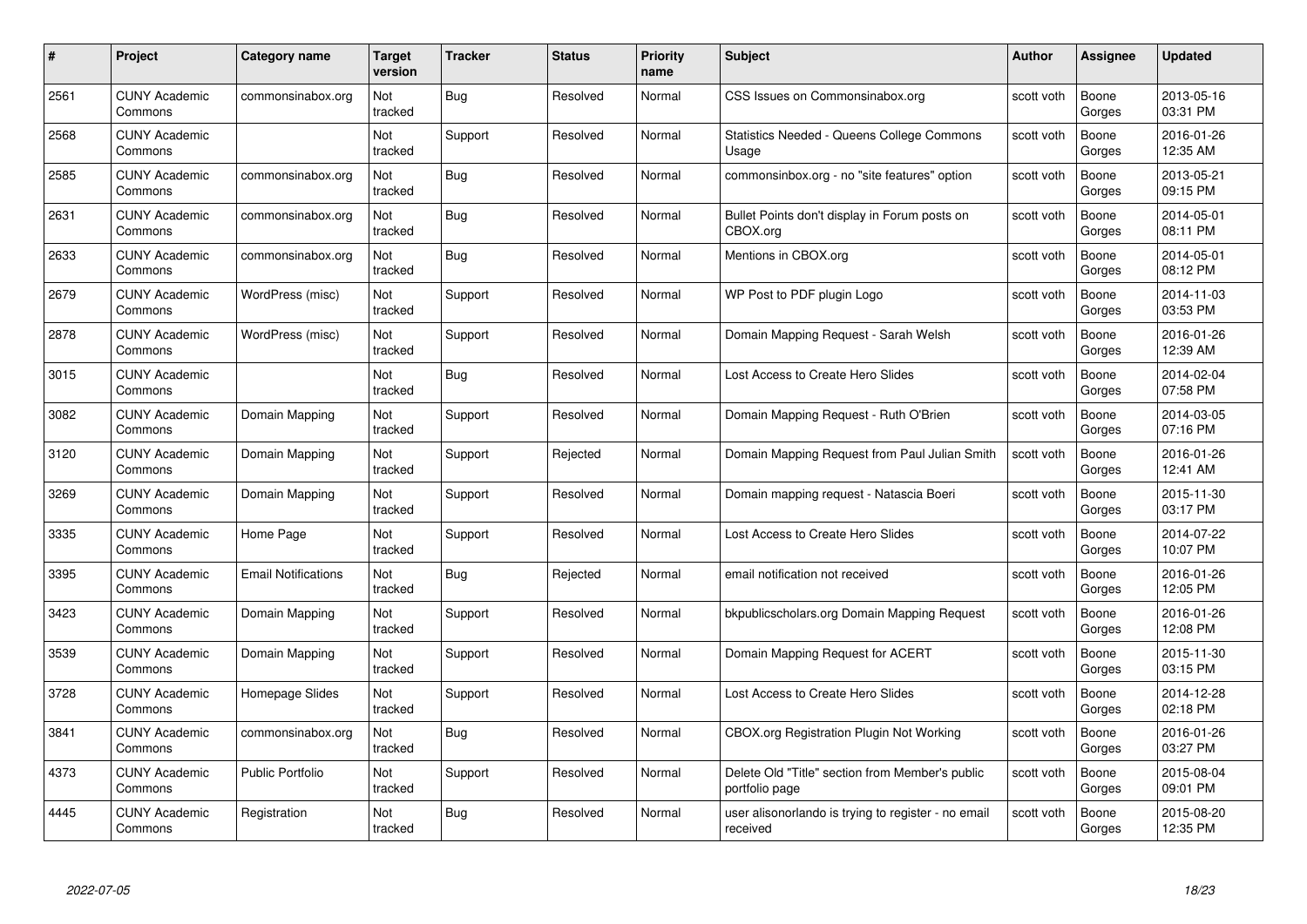| #     | Project                         | Category name              | Target<br>version | <b>Tracker</b> | <b>Status</b>        | <b>Priority</b><br>name | <b>Subject</b>                                                | Author     | <b>Assignee</b> | <b>Updated</b>         |
|-------|---------------------------------|----------------------------|-------------------|----------------|----------------------|-------------------------|---------------------------------------------------------------|------------|-----------------|------------------------|
| 4580  | <b>CUNY Academic</b><br>Commons | Commons In A Box           | Not<br>tracked    | Support        | Resolved             | Normal                  | Unable to register account on CBOX Demo Site                  | scott voth | Boone<br>Gorges | 2015-09-10<br>02:37 PM |
| 4631  | <b>CUNY Academic</b><br>Commons | WordPress (misc)           | Not<br>tracked    | <b>Bug</b>     | Rejected             | High                    | caching/ssl issues ??                                         | scott voth | Boone<br>Gorges | 2016-01-26<br>10:35 AM |
| 4795  | <b>CUNY Academic</b><br>Commons | Domain Mapping             | Not<br>tracked    | Support        | Resolved             | Normal                  | Revert Domain Mapping for<br>http://bkpublicscholars.org/     | scott voth | Boone<br>Gorges | 2015-11-01<br>05:33 PM |
| 4902  | <b>CUNY Academic</b><br>Commons | Domain Mapping             | Not<br>tracked    | Support        | Resolved             | Normal                  | domain mapping request - Patrick Sweeney                      | scott voth | Boone<br>Gorges | 2015-12-07<br>01:32 AM |
| 4954  | <b>CUNY Academic</b><br>Commons | Domain Mapping             | Not<br>tracked    | Support        | Resolved             | Normal                  | domain mapping request - Talia Schaffer                       | scott voth | Boone<br>Gorges | 2015-12-07<br>01:24 AM |
| 5189  | <b>CUNY Academic</b><br>Commons | Homepage Slides            | Not<br>tracked    | Support        | Resolved             | Normal                  | Lost Access to Create Hero Slides                             | scott voth | Boone<br>Gorges | 2016-02-01<br>10:45 AM |
| 5583  | <b>CUNY Academic</b><br>Commons |                            | Not<br>tracked    | Support        | Resolved             | Normal                  | Lost access to create hero slides - please<br>reinstate       | scott voth | Boone<br>Gorges | 2016-05-23<br>12:11 AM |
| 5617  | <b>CUNY Academic</b><br>Commons | Domain Mapping             | Not<br>tracked    | Support        | Resolved             | Normal                  | Domain Mapping Issue - Paul Herbert                           | scott voth | Boone<br>Gorges | 2016-05-30<br>12:04 PM |
| 5830  | <b>CUNY Academic</b><br>Commons | WordPress<br>(Permissions) | Not<br>tracked    | Bug            | Resolved             | Normal                  | Lost access to create hero slides - please<br>reinstate       | scott voth | Boone<br>Gorges | 2016-07-25<br>10:01 AM |
| 6383  | <b>CUNY Academic</b><br>Commons | Domain Mapping             | Not<br>tracked    | Support        | Resolved             | Normal                  | Domain Mapping request - Azriel Genack                        | scott voth | Boone<br>Gorges | 2016-10-21<br>03:48 PM |
| 6905  | <b>CUNY Academic</b><br>Commons | Domain Mapping             | Not<br>tracked    | Support        | Rejected             | Normal                  | domain mapping - Approaching Dance conference                 | scott voth | Boone<br>Gorges | 2017-11-15<br>11:09 AM |
| 7954  | <b>CUNY Academic</b><br>Commons | WordPress (misc)           | Not<br>tracked    | Support        | Resolved             | Normal                  | Public site not showing up in "Sites"                         | scott voth | Boone<br>Gorges | 2017-11-15<br>11:01 AM |
| 8325  | <b>CUNY Academic</b><br>Commons | Server                     | Not<br>tracked    | Support        | Resolved             | Normal                  | intermittent server issues                                    | scott voth | Boone<br>Gorges | 2017-07-01<br>10:57 AM |
| 8624  | <b>CUNY Academic</b><br>Commons | Domain Mapping             | Not<br>tracked    | Support        | Resolved             | Normal                  | domain mapping request                                        | scott voth | Boone<br>Gorges | 2017-10-05<br>12:50 PM |
| 9515  | <b>CUNY Academic</b><br>Commons | <b>WordPress Plugins</b>   | Not<br>tracked    | Bug            | Reporter<br>Feedback | Normal                  | Text to Speech plugin - "More Slowly" checkbox<br>not working | scott voth | Boone<br>Gorges | 2018-06-13<br>02:26 PM |
| 9538  | <b>CUNY Academic</b><br>Commons | Analytics                  | Not<br>tracked    | Support        | Resolved             | Normal                  | collecting Google Analytics for mapped Domains                | scott voth | Boone<br>Gorges | 2018-04-27<br>09:23 AM |
| 9794  | <b>CUNY Academic</b><br>Commons | Domain Mapping             | Not<br>tracked    | Support        | Resolved             | Normal                  | domain Mapping request - Joseph Reynolds Van<br>Der Naald     | scott voth | Boone<br>Gorges | 2018-05-22<br>01:54 PM |
| 10000 | <b>CUNY Academic</b><br>Commons | Performance                | Not<br>tracked    | <b>Bug</b>     | Resolved             | Normal                  | Pages display correctly but cannot edit them                  | scott voth | Boone<br>Gorges | 2018-07-13<br>12:31 PM |
| 11386 | CUNY Academic<br>Commons        | WordPress - Media          | Not<br>tracked    | Support        | Reporter<br>Feedback | Normal                  | disappearing images                                           | scott voth | Boone<br>Gorges | 2019-05-14<br>10:32 AM |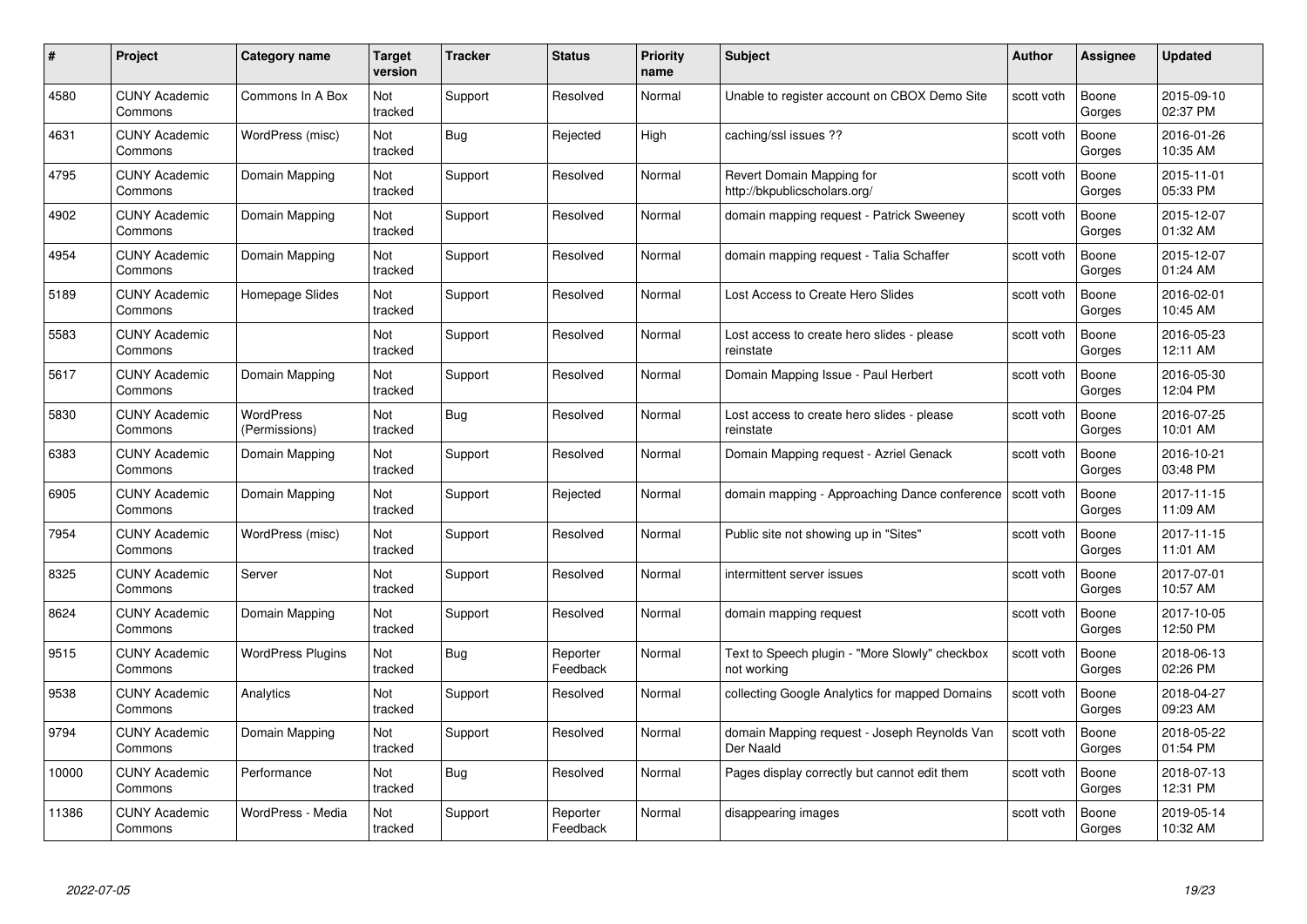| #     | Project                         | <b>Category name</b>    | Target<br>version     | <b>Tracker</b> | <b>Status</b> | <b>Priority</b><br>name | <b>Subject</b>                                                 | <b>Author</b> | <b>Assignee</b>    | <b>Updated</b>         |
|-------|---------------------------------|-------------------------|-----------------------|----------------|---------------|-------------------------|----------------------------------------------------------------|---------------|--------------------|------------------------|
| 11754 | <b>CUNY Academic</b><br>Commons | <b>Group Files</b>      | Not<br>tracked        | Support        | Resolved      | Normal                  | Group file folder delete                                       | scott voth    | Boone<br>Gorges    | 2019-08-15<br>05:10 PM |
| 11764 | <b>CUNY Academic</b><br>Commons | Domain Mapping          | Not<br>tracked        | Support        | Resolved      | Normal                  | Domain Mapping request for literarybronx.com                   | scott voth    | Boone<br>Gorges    | 2019-08-21<br>05:28 PM |
| 12924 | <b>CUNY Academic</b><br>Commons | Domain Mapping          | Not<br>tracked        | Support        | Resolved      | Normal                  | Domain Mapping request - Sam Phillips                          | scott voth    | Boone<br>Gorges    | 2020-06-12<br>03:29 PM |
| 13924 | <b>CUNY Academic</b><br>Commons | Domain Mapping          | Not<br>tracked        | Support        | Resolved      | Normal                  | domain mapping - cunyhumanitiesalliance.org                    | scott voth    | Boone<br>Gorges    | 2021-02-02<br>05:39 PM |
| 14452 | <b>CUNY Academic</b><br>Commons | Domain Mapping          | <b>Not</b><br>tracked | Support        | Resolved      | Normal                  | domain mapping - hilarieashton.com                             | scott voth    | Boone<br>Gorges    | 2021-05-17<br>10:46 AM |
| 14986 | <b>CUNY Academic</b><br>Commons | Server                  | Not<br>tracked        | <b>Bug</b>     | Resolved      | High                    | Commons Site Down?                                             | scott voth    | Boone<br>Gorges    | 2021-11-23<br>04:21 PM |
| 15223 | <b>CUNY Academic</b><br>Commons | Domain Mapping          | Not<br>tracked        | Support        | Resolved      | Normal                  | domain mapping - preludenyc.org                                | scott voth    | Boone<br>Gorges    | 2022-02-02<br>02:24 PM |
| 15626 | <b>CUNY Academic</b><br>Commons | Domain Mapping          | Not<br>tracked        | Support        | Resolved      | Normal                  | domain mapping - Jason tougaw                                  | scott voth    | Boone<br>Gorges    | 2022-03-15<br>02:10 PM |
| 15965 | <b>CUNY Academic</b><br>Commons | Domain Mapping          | Not<br>tracked        | Support        | Resolved      | Normal                  | Domain Mapping - Joseph van der Naald                          | scott voth    | Boone<br>Gorges    | 2022-04-29<br>04:06 PM |
| 4019  | <b>CUNY Academic</b><br>Commons | <b>WordPress Themes</b> | Not<br>tracked        | Support        | Resolved      | Normal                  | WP Site Display Issue                                          | scott voth    | Daniel Jones       | 2015-05-10<br>12:33 PM |
| 4143  | <b>CUNY Academic</b><br>Commons | <b>WordPress Themes</b> | Not<br>tracked        | <b>Bug</b>     | Resolved      | Normal                  | Issues after Canvas Update - Help & Support /<br>Codex         | scott voth    | Daniel Jones       | 2015-08-10<br>02:44 PM |
| 4713  | <b>CUNY Academic</b><br>Commons | <b>WordPress Themes</b> | Not<br>tracked        | Support        | Resolved      | Normal                  | academia theme issues                                          | scott voth    | Daniel Jones       | 2016-01-26<br>04:53 PM |
| 2190  | <b>CUNY Academic</b><br>Commons | WordPress (misc)        | Not<br>tracked        | Support        | Resolved      | Normal                  | reset "dlbaker.commons.gc.cuny.edu"                            | scott voth    | Dominic<br>Giglio  | 2012-11-14<br>03:59 PM |
| 12246 | <b>CUNY Academic</b><br>Commons | Domain Mapping          | Not<br>tracked        | Support        | Resolved      | Normal                  | domain mapping - Sam Neylon                                    | scott voth    | Lihua Wang         | 2020-01-06<br>10:55 AM |
| 12407 | <b>CUNY Academic</b><br>Commons | Domain Mapping          | Not<br>tracked        | Support        | Resolved      | Normal                  | Domain Mapping - district15parproject.org                      | scott voth    | Lihua Wang         | 2020-02-14<br>10:38 AM |
| 12392 | <b>CUNY Academic</b><br>Commons | Help/Codex              | Not<br>tracked        | Documentation  | New           | Normal                  | Updates to Common Commons Questions on<br>Help Page            | scott voth    | Margaret<br>Galvan | 2020-02-11<br>10:53 AM |
| 536   | <b>CUNY Academic</b><br>Commons | WordPress (misc)        | Not<br>tracked        | Feature        | Resolved      | Low                     | Generate statistics on themes used by Commons<br>bloggers      | scott voth    | Matt Gold          | 2011-02-20<br>12:44 PM |
| 592   | <b>CUNY Academic</b><br>Commons | WordPress (misc)        | Not<br>tracked        | Bug            | Resolved      | Normal                  | Trouble adding new user to Blog                                | scott voth    | Matt Gold          | 2011-02-19<br>04:39 PM |
| 3087  | <b>CUNY Academic</b><br>Commons |                         | Not<br>tracked        | Support        | Resolved      | Normal                  | Purchase Snag It Software for Community<br><b>Facilitators</b> | scott voth    | Matt Gold          | 2016-01-26<br>05:13 PM |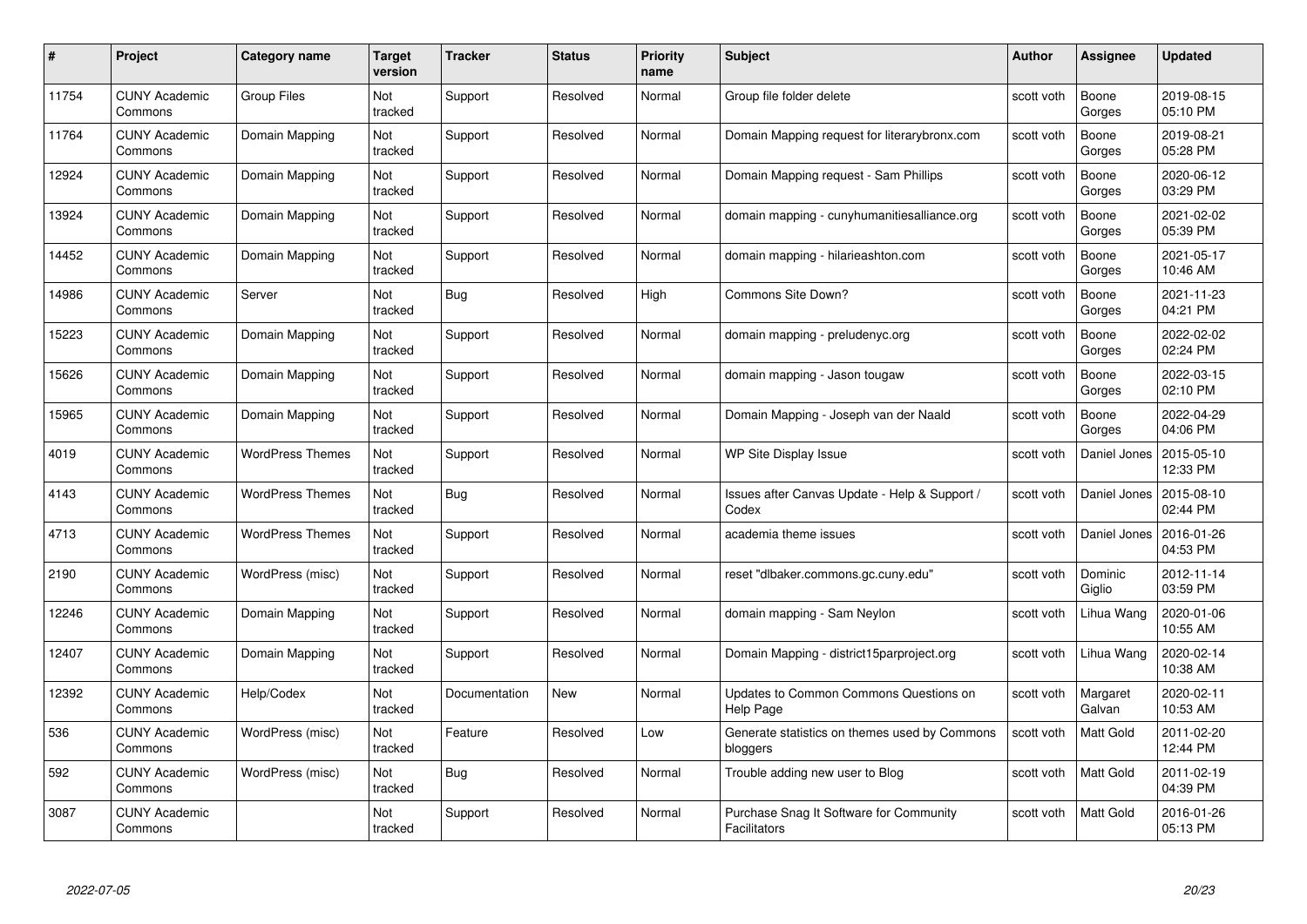| #     | Project                         | <b>Category name</b>           | Target<br>version | <b>Tracker</b> | <b>Status</b>        | <b>Priority</b><br>name | <b>Subject</b>                                     | <b>Author</b> | <b>Assignee</b>  | <b>Updated</b>         |
|-------|---------------------------------|--------------------------------|-------------------|----------------|----------------------|-------------------------|----------------------------------------------------|---------------|------------------|------------------------|
| 3098  | <b>CUNY Academic</b><br>Commons | <b>UserVoice</b>               | Not<br>tracked    | Support        | Rejected             | Normal                  | <b>Access to UserVoice</b>                         | scott voth    | <b>Matt Gold</b> | 2016-01-26<br>11:36 AM |
| 3182  | <b>CUNY Academic</b><br>Commons | Domain Mapping                 | Not<br>tracked    | Support        | Resolved             | Normal                  | domain mapping request - muphyinstituteblog.org    | scott voth    | <b>Matt Gold</b> | 2014-05-01<br>01:12 PM |
| 3424  | <b>CUNY Academic</b><br>Commons | WordPress (misc)               | Not<br>tracked    | Support        | Resolved             | Urgent                  | Getting "Error establishing a database connection" | scott voth    | <b>Matt Gold</b> | 2016-01-26<br>12:06 PM |
| 3528  | <b>CUNY Academic</b><br>Commons | Server                         | Not<br>tracked    | Bug            | Resolved             | High                    | Slow Response Time                                 | scott voth    | Matt Gold        | 2016-01-26<br>05:11 PM |
| 3551  | CUNY Academic<br>Commons        | Server                         | Not<br>tracked    | <b>Bug</b>     | Resolved             | Normal                  | Slow Response Time                                 | scott voth    | <b>Matt Gold</b> | 2014-11-11<br>02:31 PM |
| 3635  | <b>CUNY Academic</b><br>Commons | Domain Mapping                 | Not<br>tracked    | Support        | Resolved             | Normal                  | Domain Mapping Request - Keith Miyake              | scott voth    | Matt Gold        | 2014-11-10<br>08:15 PM |
| 4571  | <b>CUNY Academic</b><br>Commons | Domain Mapping                 | Not<br>tracked    | Support        | Resolved             | Normal                  | Domain Mapping Request - Courtney Drayer           | scott voth    | <b>Matt Gold</b> | 2015-09-16<br>05:19 PM |
| 6135  | <b>CUNY Academic</b><br>Commons | Domain Mapping                 | Not<br>tracked    | Support        | Resolved             | Normal                  | domain mapping - Patrick Sweeney                   | scott voth    | <b>Matt Gold</b> | 2016-10-12<br>11:41 AM |
| 10170 | <b>CUNY Academic</b><br>Commons | Non-CUNY sign up<br>codes      | Not<br>tracked    | Support        | Resolved             | Normal                  | Non CUNY Membership request                        | scott voth    | Matt Gold        | 2018-08-17<br>02:28 PM |
| 10796 | <b>CUNY Academic</b><br>Commons | Domain Mapping                 | Not<br>tracked    | Support        | Resolved             | Normal                  | domain mapping request - BMCC OER                  | scott voth    | <b>Matt Gold</b> | 2018-12-06<br>07:47 PM |
| 10839 | CUNY Academic<br>Commons        | About page                     | Not<br>tracked    | Support        | New                  | Normal                  | <b>Mission Statement Needs Revision</b>            | scott voth    | Matt Gold        | 2018-12-26<br>10:58 AM |
| 10860 | <b>CUNY Academic</b><br>Commons | Domain Mapping                 | Not<br>tracked    | Support        | Resolved             | Normal                  | domain mapping for Leah Feder                      | scott voth    | Matt Gold        | 2019-01-10<br>01:37 PM |
| 11493 | <b>CUNY Academic</b><br>Commons | Domain Mapping                 | Not<br>tracked    | Support        | Reporter<br>Feedback | Normal                  | Domain Mapping Request - Talia Schaffer            | scott voth    | <b>Matt Gold</b> | 2019-08-06<br>08:39 AM |
| 11591 | <b>CUNY Academic</b><br>Commons | Internal Tools and<br>Workflow | Not<br>tracked    | Support        | Resolved             | Normal                  | Get Licence for Camtasia                           | scott voth    | Matt Gold        | 2019-07-16<br>11:27 AM |
| 12236 | <b>CUNY Academic</b><br>Commons | Domain Mapping                 | Not<br>tracked    | Support        | Resolved             | Normal                  | domain mapping request - johnbrenkman.com          | scott voth    | Matt Gold        | 2019-12-27<br>09:32 AM |
| 12313 | <b>CUNY Academic</b><br>Commons | Domain Mapping                 | Not<br>tracked    | Support        | Duplicate            | Normal                  | domain mapping - laurenspradlin.info               | scott voth    | Matt Gold        | 2020-01-21<br>06:02 PM |
| 12878 | <b>CUNY Academic</b><br>Commons | Domain Mapping                 | Not<br>tracked    | Support        | Resolved             | Normal                  | Domain Mapping request - Lidia Hernandez Tapia     | scott voth    | <b>Matt Gold</b> | 2020-06-05<br>12:58 PM |
| 13004 | <b>CUNY Academic</b><br>Commons | Domain Mapping                 | Not<br>tracked    | <b>Bug</b>     | Resolved             | Normal                  | Domain Mapping request - Wole                      | scott voth    | Matt Gold        | 2020-07-07<br>12:02 PM |
| 13440 | CUNY Academic<br>Commons        | Domain Mapping                 | Not<br>tracked    | Support        | Resolved             | Normal                  | Domain mapping for morrisjustice.org               | scott voth    | <b>Matt Gold</b> | 2020-10-13<br>02:54 PM |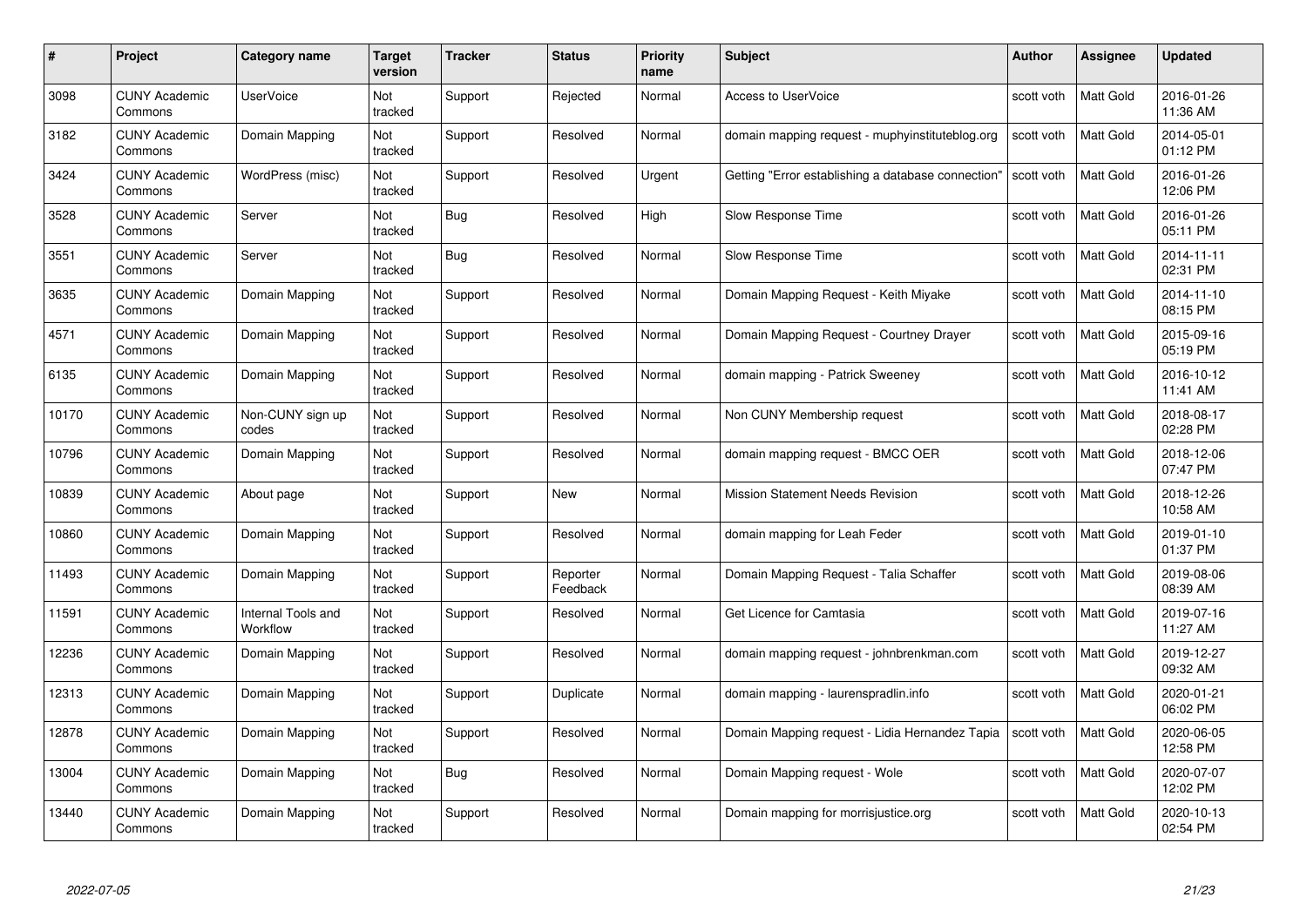| #     | Project                         | Category name            | Target<br>version | <b>Tracker</b> | <b>Status</b> | <b>Priority</b><br>name | <b>Subject</b>                                                                    | <b>Author</b> | Assignee              | <b>Updated</b>         |
|-------|---------------------------------|--------------------------|-------------------|----------------|---------------|-------------------------|-----------------------------------------------------------------------------------|---------------|-----------------------|------------------------|
| 15253 | <b>CUNY Academic</b><br>Commons | Domain Mapping           | Not<br>tracked    | Support        | Resolved      | Normal                  | domain mapping - segal film festival                                              | scott voth    | Matt Gold             | 2022-02-04<br>11:29 AM |
| 16227 | <b>CUNY Academic</b><br>Commons | Domain Mapping           | Not<br>tracked    | Support        | Resolved      | Normal                  | domain mapping - Sruthi Atmakur-Javdekar                                          | scott voth    | Matt Gold             | 2022-06-15<br>02:34 PM |
| 11393 | <b>CUNY Academic</b><br>Commons |                          | Not<br>tracked    | Publicity      | <b>New</b>    | Normal                  | After 1.15 release, ceate a hero slide and post<br>about adding a site to a group | scott voth    | Patrick<br>Sweeney    | 2019-05-14<br>10:32 AM |
| 3753  | <b>CUNY Academic</b><br>Commons | Domain Mapping           | Not<br>tracked    | Support        | Resolved      | High                    | Domain mapping request - Sujatha Fernandes                                        | scott voth    | Raymond<br>Hoh        | 2015-11-30<br>03:11 PM |
| 6184  | <b>CUNY Academic</b><br>Commons | commonsinabox.org        | Not<br>tracked    | Bug            | Resolved      | Normal                  | CBOX Confirm User Registration plugin                                             | scott voth    | Raymond<br>Hoh        | 2018-09-12<br>01:50 PM |
| 11629 | <b>CUNY Academic</b><br>Commons | Domain Mapping           | Not<br>tracked    | Support        | Resolved      | Normal                  | domain mapping request                                                            | scott voth    | Raymond<br>Hoh        | 2019-07-17<br>10:22 AM |
| 11632 | <b>CUNY Academic</b><br>Commons | Domain Mapping           | Not<br>tracked    | Support        | Resolved      | Normal                  | domain mapping request mckinniburg.com                                            | scott voth    | Raymond<br>Hoh        | 2019-07-17<br>10:22 AM |
| 13379 | <b>CUNY Academic</b><br>Commons | Domain Mapping           | Not<br>tracked    | Support        | Resolved      | Normal                  | Commenting issue with Mapped Domain (Using<br>Jetpack)                            | scott voth    | Raymond<br>Hoh        | 2020-10-13<br>10:02 AM |
| 13409 | <b>CUNY Academic</b><br>Commons | <b>WordPress Plugins</b> | Not<br>tracked    | Support        | Resolved      | Normal                  | Jetpack Warnings                                                                  | scott voth    | Raymond<br><b>Hoh</b> | 2020-10-13<br>10:47 AM |
| 14994 | <b>CUNY Academic</b><br>Commons | cdev.gc.cuny.edu         | Not<br>tracked    | Support        | In Progress   | Normal                  | Clear Cache on CDEV                                                               | scott voth    | Raymond<br>Hoh        | 2021-12-07<br>03:51 PM |
| 15507 | <b>CUNY Academic</b><br>Commons | Commons In A Box         | Not<br>tracked    | Support        | Resolved      | Normal                  | <b>CBOX</b>                                                                       | scott voth    | Raymond<br>Hoh        | 2022-03-02<br>02:02 PM |
| 15810 | <b>CUNY Academic</b><br>Commons | Domain Mapping           | Not<br>tracked    | Bug            | Resolved      | High                    | News Literacy Matters site loading over and over<br>using Chrome                  | scott voth    | Raymond<br>Hoh        | 2022-04-05<br>10:09 AM |
| 16276 | <b>CUNY Academic</b><br>Commons | <b>WordPress Plugins</b> | Not<br>tracked    | Support        | Resolved      | Normal                  | TablePress Auto Load Plugin Not Working                                           | scott voth    | Raymond<br>Hoh        | 2022-06-22<br>03:05 AM |
| 16316 | <b>CUNY Academic</b><br>Commons | Domain Mapping           | Not<br>tracked    | Support        | Resolved      | Normal                  | remove domain mapping for gcurban.org                                             | scott voth    | Raymond<br>Hoh        | 2022-06-29<br>03:39 PM |
| 594   | <b>CUNY Academic</b><br>Commons | WordPress (misc)         | Not<br>tracked    | Feature        | Resolved      | Normal                  | Add more meaningful error messages when<br>adding users to blogs doesn't work     | scott voth    | scott voth            | 2012-01-02<br>09:51 PM |
| 1208  | <b>CUNY Academic</b><br>Commons | BuddyPress (misc)        | Not<br>tracked    | Feature        | Rejected      | Normal                  | Investigate Mobile Inheritance from BuddyPress<br>Default Theme                   | scott voth    | scott voth            | 2016-01-26<br>10:57 AM |
| 3026  | <b>CUNY Academic</b><br>Commons | <b>UserVoice</b>         | Not<br>tracked    | Feature        | Rejected      | Normal                  | User Voice Upgrade                                                                | scott voth    | scott voth            | 2016-01-26<br>11:26 AM |
| 3603  | <b>CUNY Academic</b><br>Commons | Domain Mapping           | Not<br>tracked    | Support        | Resolved      | Normal                  | Domain Mapping Request - CERG                                                     | scott voth    | scott voth            | 2014-11-19<br>04:28 PM |
| 3931  | <b>CUNY Academic</b><br>Commons | Groups (misc)            | Not<br>tracked    | Support        | Resolved      | Normal                  | "WordPress Help" Avatar                                                           | scott voth    | scott voth            | 2015-03-19<br>09:41 PM |